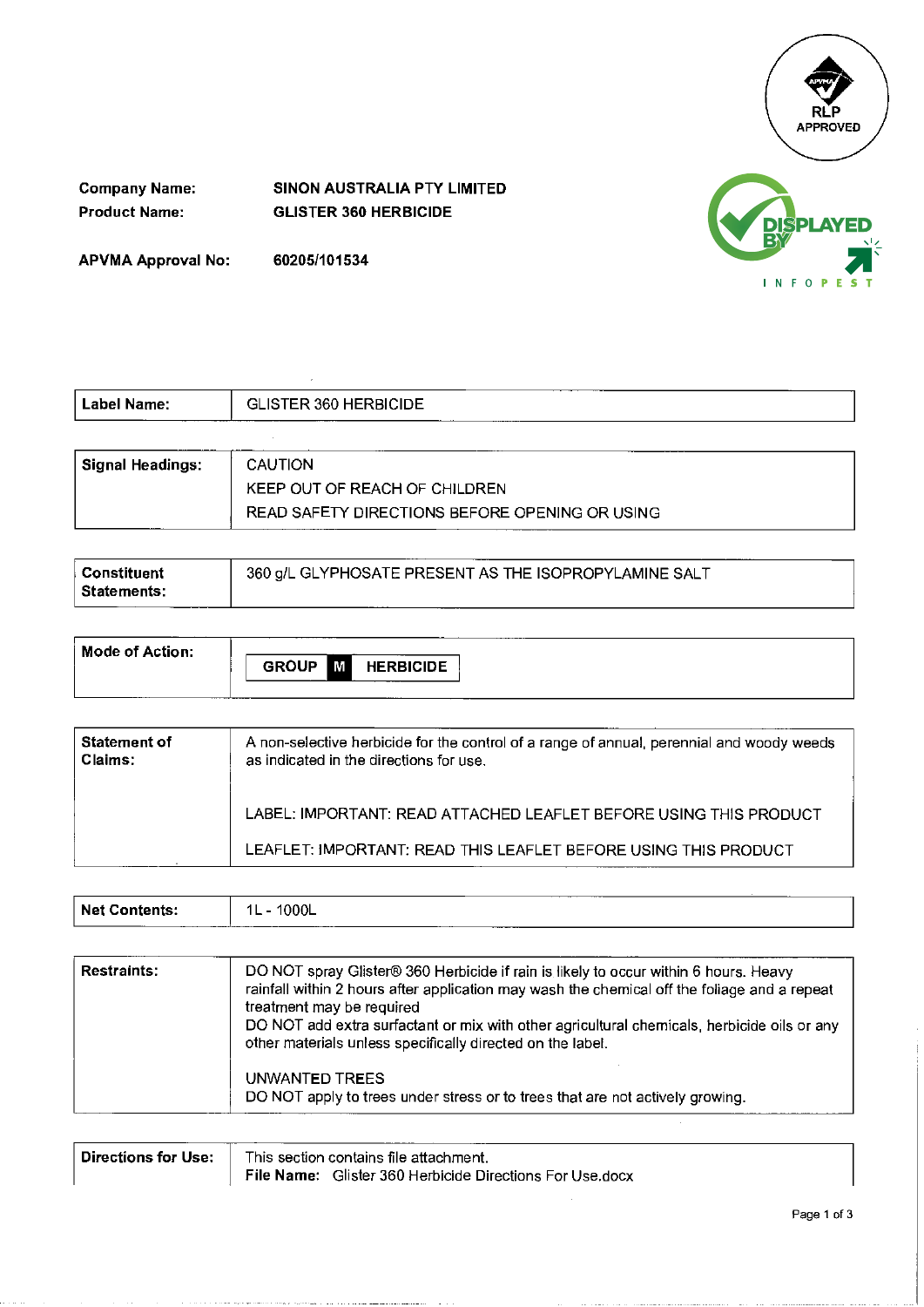| <b>Other Limitations:</b> | _______ |  | ----    |
|---------------------------|---------|--|---------|
|                           |         |  | _______ |

| WITHHOLDING PERIOD: NOT REQUIRED WHEN USED AS DIRECTED<br>Withholidng<br>Periods: |
|-----------------------------------------------------------------------------------|
|-----------------------------------------------------------------------------------|

| $\mathbf{\tau}$<br><b>ими</b><br>™IC⊨<br>.<br>. |  | _____<br>______ |  |
|-------------------------------------------------|--|-----------------|--|
|                                                 |  |                 |  |

| General       | This section contains file attachment.                     |
|---------------|------------------------------------------------------------|
| Instructions: | File Name: Glister 360 Herbicide General Instructions.docx |
|               | File Size: $21157$ bytes                                   |

| <b>Resistance</b><br>Warning: | Resistant Weeds Warning GROUP M HERBICIDE                                                                                                                                                                                                                                                                                                                                            |  |  |  |  |  |
|-------------------------------|--------------------------------------------------------------------------------------------------------------------------------------------------------------------------------------------------------------------------------------------------------------------------------------------------------------------------------------------------------------------------------------|--|--|--|--|--|
|                               | Glister® 360 Herbicide is a member of the glycine group of herbicides. The product has the<br>inhibitors of EPSP synthase mode of action. For weed resistance management, the product<br>is a Group M herbicide.                                                                                                                                                                     |  |  |  |  |  |
|                               | Some naturally-occurring weed biotypes resistant to the product and other Group M<br>herbicides may exist through normal genetic variability in any weed population. The<br>resistant individuals can eventually dominate the weed population if these herbicides are<br>used repeatedly. The resistant weeds will not be controlled by this product or other Group<br>M herbicides. |  |  |  |  |  |
|                               | Since the occurrence of resistant weeds in difficult to detect prior to use, Sinon Australia<br>Pty Limited accepts no liability for any losses that may result from the failure of this product<br>to control resistant weeds.                                                                                                                                                      |  |  |  |  |  |

| -<br><b>Drac</b> | ----------<br>___ | ------------<br>________<br>----------<br>______ |
|------------------|-------------------|--------------------------------------------------|
|                  |                   |                                                  |

| <b>Protections:</b> | PROTECTION OF WILDLIFE, FISH, CRUSTACEANS AND ENVIRONMENT<br>DO NOT contaminate dams, rivers or streams with the product or used containers.<br>When controlling weeds near water, refer to label direction to minimise the entry of spray<br>into the water.                                                                                                                                                                                                                                    |  |  |  |  |
|---------------------|--------------------------------------------------------------------------------------------------------------------------------------------------------------------------------------------------------------------------------------------------------------------------------------------------------------------------------------------------------------------------------------------------------------------------------------------------------------------------------------------------|--|--|--|--|
|                     | PROTECTION OF CROP, NATIVE AND OTHER NON-TARGET PLANTS.<br>Contact with desirable plants and trees may cause severe damage or destruction.<br>Drift Warning: DO NOT apply under weather conditions, or from spraying equipment, that<br>may cause drift onto nearby susceptible plants/crops, cropping lands or pastures.<br>Equipment settings which produce fine droplets (150 microns or less), winds over 8kph,<br>inversion conditions, still air and hot dry days all contribute to drift. |  |  |  |  |

| Storage and | STORAGE AND DISPOSAL                                                                                                                                                                                                                                                                                                                                                                                                                                                                                                                                                      |
|-------------|---------------------------------------------------------------------------------------------------------------------------------------------------------------------------------------------------------------------------------------------------------------------------------------------------------------------------------------------------------------------------------------------------------------------------------------------------------------------------------------------------------------------------------------------------------------------------|
| Disposal:   | Store in the original container, tightly closed in a safe well-ventilated area, as cool as<br>possible. Do not store for prolonged periods in direct sunlight.                                                                                                                                                                                                                                                                                                                                                                                                            |
|             | This container can be recycled if it is clean, dry, free of visible residues and has the<br>drumMUSTER logo visible. Triple rinse container for disposal. Dispose of rinsate by adding<br>it to the spray tank. DO NOT dispose of undiluted chemical on site. Wash outside of the<br>container and the cap. Store cleaned container in a sheltered place with cap removed.<br>It will then be acceptable for recycling at any drumMUSTER collection point or similar<br>container management program site. The cap should not be replaced but may be taken<br>separately. |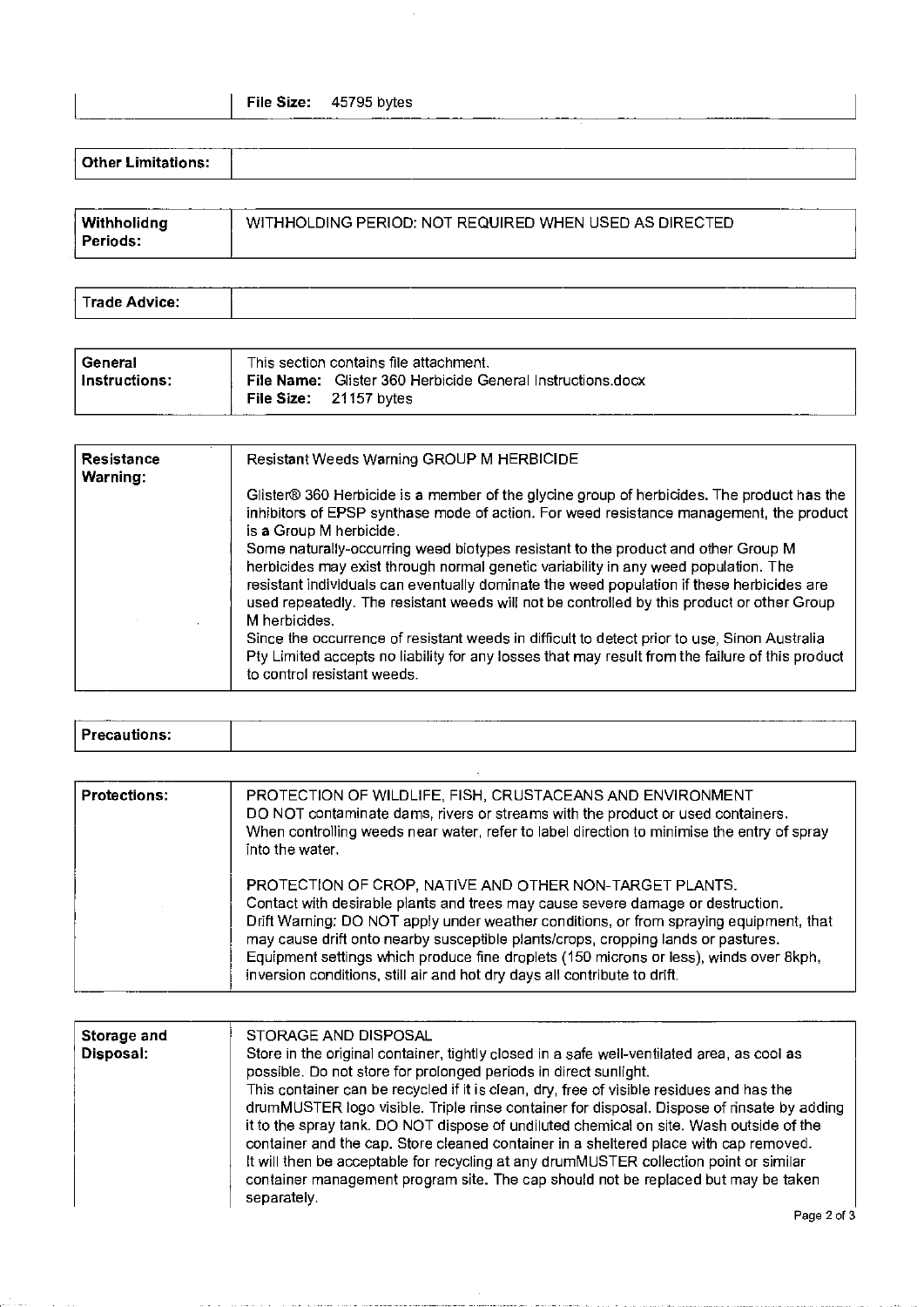| If not recycling, break, crush, or puncture and deliver empty packaging to an approved<br>waste management facility. If an approved waste management facility is not available,<br>bury the empty packaging 500mm below the surface in a disposal pit specifically marked<br>and set up for this purpose clear of waterways, desirable vegetation and tree roots, in<br>compliance with relevant Local, State or Territory government regulations. Do not burn<br>empty containers and product.<br>For Refillable containers (110L, 1000L): Empty contents fully into application equipment.<br>Close all valves and return to point of supply for refill or storage. |
|-----------------------------------------------------------------------------------------------------------------------------------------------------------------------------------------------------------------------------------------------------------------------------------------------------------------------------------------------------------------------------------------------------------------------------------------------------------------------------------------------------------------------------------------------------------------------------------------------------------------------------------------------------------------------|
|-----------------------------------------------------------------------------------------------------------------------------------------------------------------------------------------------------------------------------------------------------------------------------------------------------------------------------------------------------------------------------------------------------------------------------------------------------------------------------------------------------------------------------------------------------------------------------------------------------------------------------------------------------------------------|

| <b>Safety Directions:</b> | SAFETY DIRECTIONS<br>Product will irritate the eyes and skin. Avoid contact with eyes and skin. When preparing<br>product for use, wear elbow-length PVC gloves and face shield or goggles. When using<br>controlled droplet applicator, wear protective waterproof clothing and impervious footwear.<br>After use and before eating, drinking or smoking, wash hands, arms and face thoroughly<br>with soap and water.<br>After each day's use, wash contaminated clothing, gloves and face shield or goggles. |
|---------------------------|-----------------------------------------------------------------------------------------------------------------------------------------------------------------------------------------------------------------------------------------------------------------------------------------------------------------------------------------------------------------------------------------------------------------------------------------------------------------------------------------------------------------|
|                           |                                                                                                                                                                                                                                                                                                                                                                                                                                                                                                                 |

| First Aid <br>Instructions: | FIRST AID<br>If poisoning occurs, contact a doctor or Poisons Information Centre (Phone Australia<br>131126) |
|-----------------------------|--------------------------------------------------------------------------------------------------------------|
|-----------------------------|--------------------------------------------------------------------------------------------------------------|

| First Aid Warnings: |
|---------------------|
|---------------------|

 $\sim$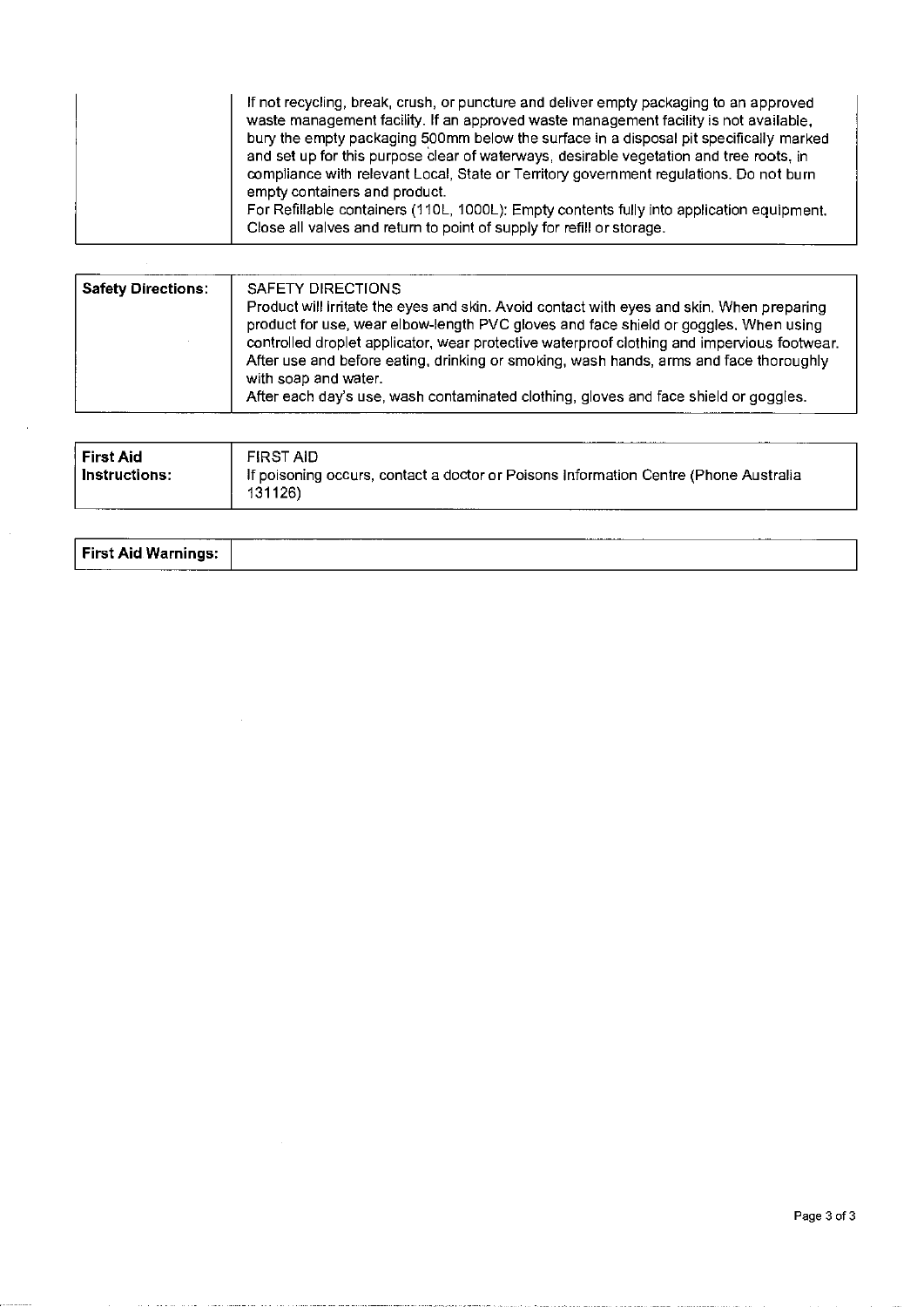# GENERAL USES For all States unless noted

| <b>SITUATION</b>                     | <b>CRITICAL COMMENTS</b>                                                                                                                                                           |
|--------------------------------------|------------------------------------------------------------------------------------------------------------------------------------------------------------------------------------|
| Agricultural areas                   | Glister <sup>®</sup> 360 Herbicide may be used for the control of annual and perennial weeds as directed,                                                                          |
|                                      | in agricultural land prior to the sowing of any edible or non-edible crop, but NOT prior to                                                                                        |
|                                      | transplanting seedling tomatoes.                                                                                                                                                   |
| Forests                              | Glister <sup>®</sup> 360 Herbicide can be used to control weeds prior to establishing nurseries, site                                                                              |
|                                      | preparation prior to planting and amongst established trees using directed spray or shielded                                                                                       |
|                                      | spray or wiper equipment. Do not allow wiper surface to contact any part of the tree.                                                                                              |
|                                      | Avoid spray or spray drift contacting leaves or green bark on trees as severe injury may occur.                                                                                    |
| General weed control in              | For the control of many grasses and broadleaf weeds                                                                                                                                |
| Domestic areas (home                 |                                                                                                                                                                                    |
| garden) Commercial,                  | <b>RATE: 10mL PER LITRE OF WATER</b>                                                                                                                                               |
| Industrial and Public Service        |                                                                                                                                                                                    |
| Areas, agricultural buildings        | Apply when weeds are actively growing. Apply to ensure complete brown and uniform wetting                                                                                          |
| and other farm situations.           | of foliage. Visible symptoms may take from 3-7 days to develop.                                                                                                                    |
| For specific weeds, brush            |                                                                                                                                                                                    |
| and woody weeds or                   |                                                                                                                                                                                    |
| unwanted trees refer to the          |                                                                                                                                                                                    |
| appropriate tables on this           |                                                                                                                                                                                    |
| label                                |                                                                                                                                                                                    |
| Horticultural                        | Glister <sup>®</sup> 360 Herbicide can be applied as a directed or shielded spray or using wiper                                                                                   |
| Vineyards<br>Nuts (Including Almond, | equipment. DO NOT apply as a spray near trees or vines less than 3 years old unless they are                                                                                       |
| Pecan Macadamia,                     | shielded from spray and spray drift. DO NOT allow wiper to contact any part of the tree or                                                                                         |
| Pistachio Walnut)                    | vine.                                                                                                                                                                              |
| Citrus                               | For citrus, nuts, olive, Pome fruit and vineyards - Avoid spray or spray drift contacting buds,                                                                                    |
| Stone Fruit                          | leaves, green stems, canes or laterals, suckers, fresh wounds or fruits as severe injury may                                                                                       |
| Avocado, Banana,                     | occur.<br>Tea - apply a maximum of 4L/ha by shielded boom or directed off centre nozzle or 0.5L/100L                                                                               |
| <b>Blueberries</b> , Custard         | by directed handgun or knapsack to avoid application to the crop.                                                                                                                  |
| Apples, Duboisia, Figs               | ALL other crops: DO NOT allow spray or spray drift to contact any part of the plant including                                                                                      |
| (dessert), Guava, Kiwifriut,         | the trunk.                                                                                                                                                                         |
| Litchi, Mango, Monstera              | NOTE: Extreme care is required where split bark on Kiwi fruit and green stems of paw paw are                                                                                       |
| (fruit), Olives, Paw Paw,            | present.                                                                                                                                                                           |
| Persimmons, Pome fruit,              | May be mixed with other herbicides to provide residual control of some annual weeds. See                                                                                           |
| Raspberries, Tea                     | tank mixture/ compatibility for directions.                                                                                                                                        |
| Onions                               | For control of annual weeds and suppression of perennial weeds including rope twitch. Apply                                                                                        |
| Post-plant, pre-emergence            | this product at 1-3L/ha post-sowing and at least 7 days before crop is due to emerge. DO NOT                                                                                       |
| application (TAS ONLY)               | apply to emerging onion plants as severe injury will result. Use the lower rate on small, actively                                                                                 |
|                                      | growing annual weeds. Increase to the higher rate for larger annual weeds (over 15cm tall) and                                                                                     |
|                                      | for suppression of perennial weeds.                                                                                                                                                |
| Pasture                              | DIRECTED (SPOT) APPLICATION: This product is non-selective and may damage or kill any                                                                                              |
|                                      | plant in the sprayed area. Re-treatment and/or pasture improvement may be necessary to                                                                                             |
|                                      | restrict seedling re-establishment.                                                                                                                                                |
|                                      | SELECTIVE APPLICATION: See WIPER EQUIPMENT                                                                                                                                         |
|                                      | BOOM APPLICATION: This product may be used to suppress existing pasture species prior to<br>re-seeding or establishment of other crops. Where spot application (spray or wiper) is |
|                                      | undertaken, grazing stock need not be removed.                                                                                                                                     |
|                                      | CAUTION: Certain plants may be naturally toxic to stock. Where known toxic plants are                                                                                              |
|                                      | present DO NOT allow stock to graze until complete brown-out has occurred                                                                                                          |
|                                      |                                                                                                                                                                                    |

Щ,

 $\alpha$  is a maximum and

 $\sim$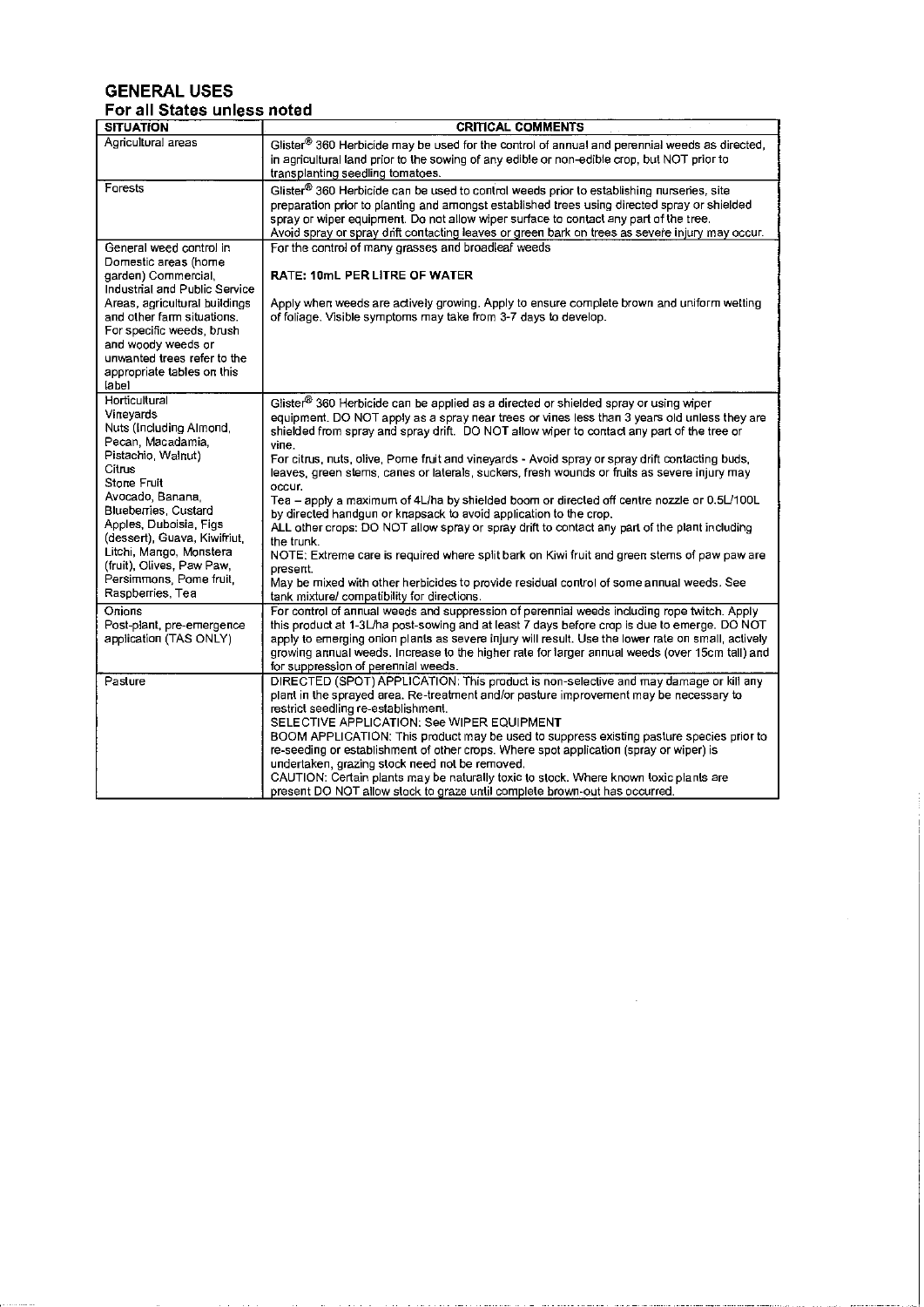| Peanuts, Cotton,            | Using Wiper equipment, apply to weeds growing between crop rows or to weeds growing at least 15cm            |
|-----------------------------|--------------------------------------------------------------------------------------------------------------|
| Soybeans, Sugar cane,       | above the crop.                                                                                              |
| Navy beans and              | DO NOT allow wiper to contact the crop and do not allow solution to drip from the applicator, or severe      |
| chickpeas                   | crop injury will result.                                                                                     |
|                             | Refer to Wiper application section of this label.                                                            |
| NSW, ACT, Qld only -        | Shielded Sprayers - (cotton only) apply this product to weeds growing between cotton rows. For rates of      |
| using selective application | application refer to the Weeds Controlled tables.                                                            |
| equipment                   | DO NOT apply to crops less than 20cm high.                                                                   |
|                             | DO NOT allow spray or drift to contact any part of the cotton plant as severe injury may occur.              |
| Sugar cane Ratoon           | Apply to actively growing ratoons 60-100cm tall when growing conditions are good. Do not apply if plants     |
| Sprayout                    | are under stress from waterlogging or low moisture.                                                          |
| For the control of sugar    | Rate: 4-9L/ha. Use the higher rate for control and the lower rate for suppression or where cultivation is to |
| cane ratoon regrowth in     | follow.                                                                                                      |
| NSW and Qld only            |                                                                                                              |
| Cotton Pre-Harvest          | DO NOT APPLY TO CROPS INTENDED FOR SEED PRODUCTION                                                           |
| For the control of Bathurst | Apply alone or in tank mixtures with thidiazuron or dimethipin. Apply when at least 60% of bolls are open    |
| Burr, Noogoora Burr,        | and immature bolls can be easily cut with a sharp knife. Where a leafy canopy limits spray coverage,         |
| Winter annual weeds,        | reduced weed control can be expected. For best results under these conditions, delay application until       |
| including Sow Thistle and   | the canopy re-opens following initial conditioning treatment. Where the control of Noogoora Burr or          |
| the seasonal suppression    | Nutgrass is required, treatments should be applied prior to the onset of frosts. When tank mixed with        |
| of Nutgrass                 | defoliants, a slightly higher proportion of cotton leaf may be retained, particularly where the higher rate  |
| NSW and Qld only            | is used. Read and follow all tank mix products label instructions.                                           |
|                             | RATE: Apply 2.5L/ha for Nutgrass control and 1.25-2.5L/ha for the other weeds. Use the lower rate on         |
|                             | light infestations of small weeds, when the crop canopy allows adequate spray coverage of the weeds.         |
|                             | Increase to the higher rate when the crop canopy may limit spray coverage, when treating dense               |
|                             | infestations, or when treating larger weeds.                                                                 |
| Non-Agricultural Areas      | For residual control of annual weeds Glister® 360 Herbicide can be tank-mixed with simazine and other        |
| Around buildings            | residual herbicides permitted for non agricultural use. Refer to "Tank-Mixtures" section.                    |
| Commercial                  |                                                                                                              |
| Domestic                    |                                                                                                              |
| Industrial and              |                                                                                                              |
| Public service areas        |                                                                                                              |
| Rights of way               |                                                                                                              |

 $\sim$  40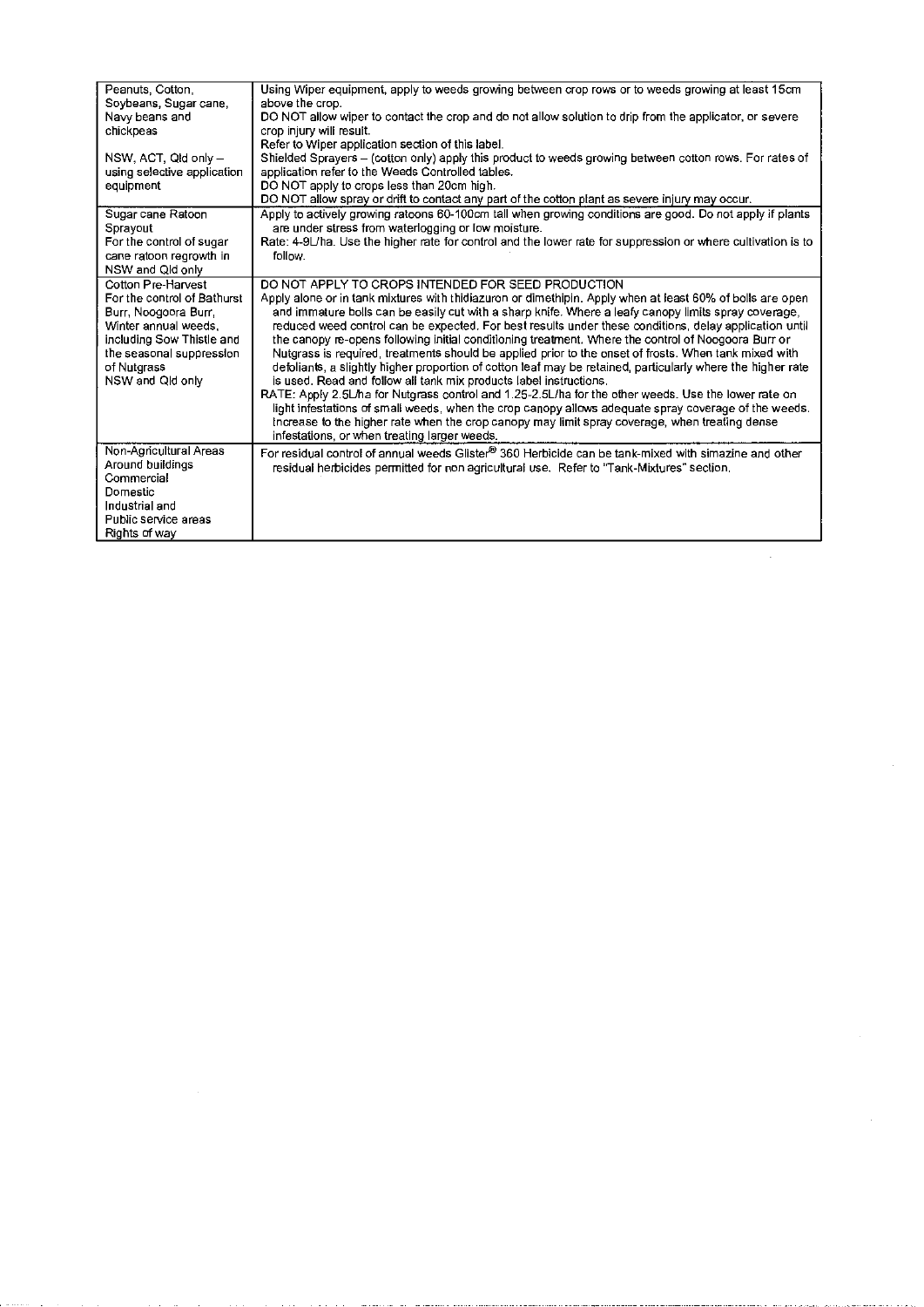# ANNUAL WEEDS- NON CULTIVATED SITUATIONS FOR ALL STATES

 $\mathcal{L}_{\mathcal{A}}$ 

 $\sim$   $\sim$ 

| <b>WEEDS</b>                                                                                                                                                                                                                                                                                                                                                                                                                                                                                                                             | <b>APPLICATION RATE</b> |                     |                     | <b>CRITICAL</b>                                                                                                                                                                                                                                                                                                                                                        |  |
|------------------------------------------------------------------------------------------------------------------------------------------------------------------------------------------------------------------------------------------------------------------------------------------------------------------------------------------------------------------------------------------------------------------------------------------------------------------------------------------------------------------------------------------|-------------------------|---------------------|---------------------|------------------------------------------------------------------------------------------------------------------------------------------------------------------------------------------------------------------------------------------------------------------------------------------------------------------------------------------------------------------------|--|
| <b>CONTROLLED</b>                                                                                                                                                                                                                                                                                                                                                                                                                                                                                                                        |                         |                     |                     | <b>COMMENTS</b>                                                                                                                                                                                                                                                                                                                                                        |  |
|                                                                                                                                                                                                                                                                                                                                                                                                                                                                                                                                          |                         |                     |                     |                                                                                                                                                                                                                                                                                                                                                                        |  |
|                                                                                                                                                                                                                                                                                                                                                                                                                                                                                                                                          | <b>Boom</b><br>L/ha     | Handgun<br>Vol/100L | Knapsack<br>per 15L |                                                                                                                                                                                                                                                                                                                                                                        |  |
|                                                                                                                                                                                                                                                                                                                                                                                                                                                                                                                                          |                         |                     |                     |                                                                                                                                                                                                                                                                                                                                                                        |  |
| Amaranth Amaranthus sp.,<br>Barley grass Hordeum leporinum.<br>Barnyard grass Echinochloa spp.,<br>Brome Grass Bromus spp.,<br>Caltrop Tribulus terrestris.<br>Canary Grass Phalaris spp.,<br>Capeweed Arctotheca calendula,<br>Volunteer Cereals (Wheat, barley,<br>oats, sorghum),<br>Chickweed Stellaria media.                                                                                                                                                                                                                       | 2L to 3L                | 500mL to<br>700mL   | 75mL to<br>100mL    | - Apply only to plants which are actively growing<br>and not suffering stress.<br>- The effects of Glister® 360 Herbicide may not<br>be apparent for 3-7 days under normal<br>conditions and up to 20-30 days in cool<br>conditions.<br>- Use lower rates when emerged weeds are less<br>than 15cm in diameter and the higher rate for<br>weeds over 15cm in diameter. |  |
| Doublegee (Spiny emex)<br>Emex australis, Erodium Erodium<br>spp., Fumitory Fumaria officinalis /<br>Fumaria muralis, Ground Cherry<br>Physalis viscosa.<br>Lesser Swinecress<br>Coronopus didymus,<br>Liverseed Grass                                                                                                                                                                                                                                                                                                                   |                         |                     |                     | - Glister® 360 Herbicide is non residual. Repeat<br>treatments may be necessary to control later<br>germinations of weeds.<br>Tank-mixes of Atrazine Flowable or Simazine<br>Flowable with Glister® 360 Herbicide will<br>provide residual control.<br>Refer to "Tank Mixtures" Section.                                                                               |  |
| Urochloa panicoides,<br>Mintweed Salvia reflexa.<br>Paradoxa grass<br>Phalaris paradoxa,<br>Paterson's Curse<br>Echium plantagineum.<br>Pigweed Portulaca oleracea.<br>Ryegrass Lolium rigidum,<br>Saffron thistle<br>Carthamus lanatus.<br>Silver Grass Vulpia spp.,<br>Spurge Euphorbia spp.,<br>Sub. Clover Trifolium subterraneum,<br>Thornapple Datura sp., Wild Mustard<br>Sisymbrium officinale,<br>Wild Oats Avena fatua.<br>Wild Tumip Brassica tournefortii,<br>Winter grass Poa annua,<br>Variegatad thistle Silybum marianum |                         |                     |                     | For Wiper Equipment and Controlled Droplet<br>Applicators see Application section                                                                                                                                                                                                                                                                                      |  |

 $\sim$ 

 $\sim 10^{-11}$ 

 $\label{eq:2.1} \frac{1}{\sqrt{2}}\left(\frac{1}{\sqrt{2}}\right)^{2} \left(\frac{1}{\sqrt{2}}\right)^{2} \left(\frac{1}{\sqrt{2}}\right)^{2} \left(\frac{1}{\sqrt{2}}\right)^{2} \left(\frac{1}{\sqrt{2}}\right)^{2} \left(\frac{1}{\sqrt{2}}\right)^{2} \left(\frac{1}{\sqrt{2}}\right)^{2} \left(\frac{1}{\sqrt{2}}\right)^{2} \left(\frac{1}{\sqrt{2}}\right)^{2} \left(\frac{1}{\sqrt{2}}\right)^{2} \left(\frac{1}{\sqrt{2}}\right)^{2} \left(\$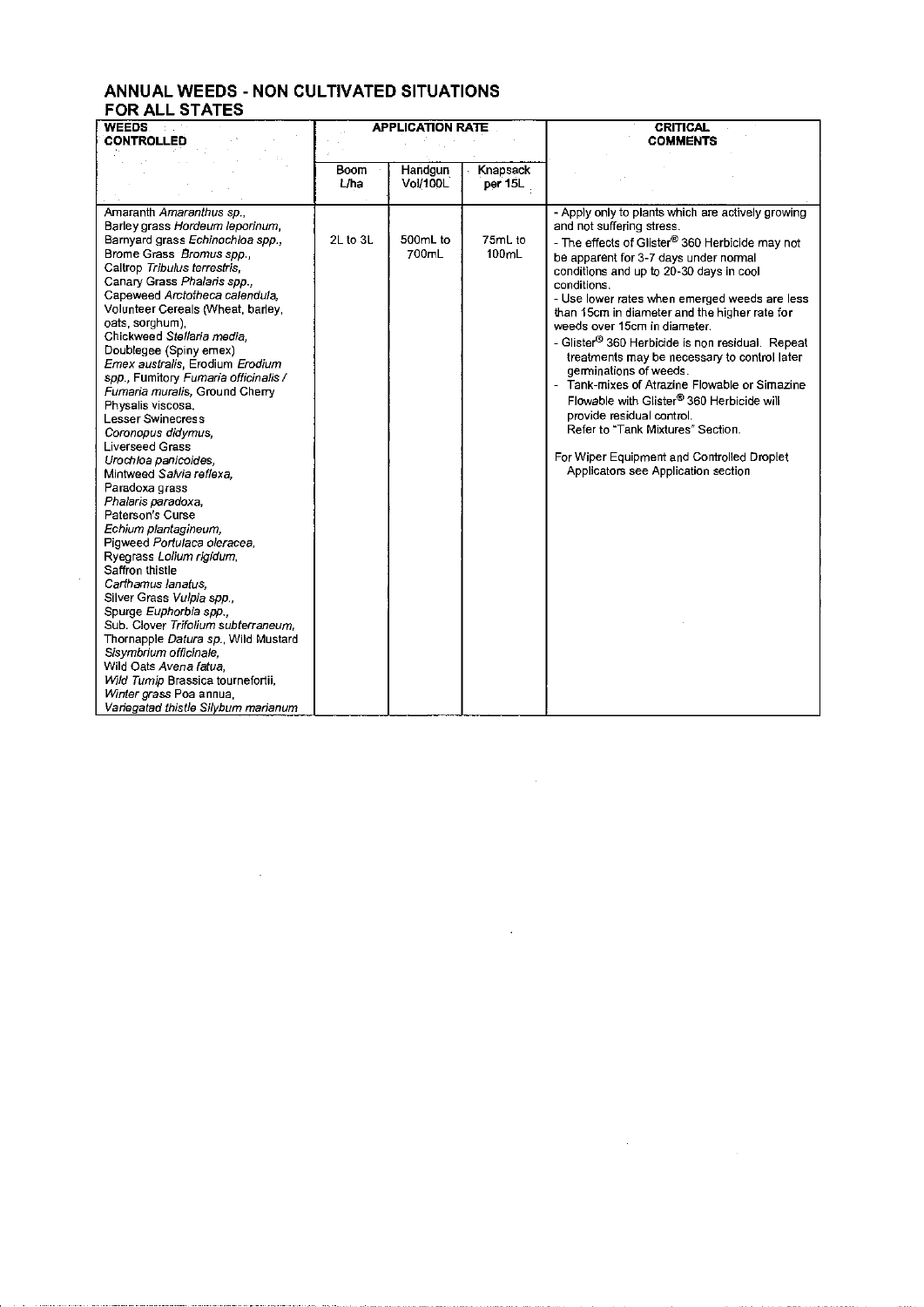# PERENNIAL WEEDS- NON-CULTIVATED SITUATIONS

والافتراد والسرواني والتمام

ومالات الأرادي لاعتراض الطامين والمستطير والمتاركين

| <b>WEEDS</b><br><b>CONTROLLED</b> | <b>STATE</b>      | <b>APPLICATION RATE</b> |           |                          | <b>CRITICAL</b><br><b>COMMENTS</b>                                                                   |
|-----------------------------------|-------------------|-------------------------|-----------|--------------------------|------------------------------------------------------------------------------------------------------|
|                                   |                   | Boom                    | Handgun/  | Low                      |                                                                                                      |
|                                   |                   | ⊔Ha                     | Knapsack  | volume                   |                                                                                                      |
|                                   |                   |                         |           |                          |                                                                                                      |
|                                   |                   |                         | Vol/1L    | <b>Product:</b>          |                                                                                                      |
|                                   |                   |                         | 10mL      | water                    |                                                                                                      |
| Bamboo                            | All States        |                         |           |                          | Apply to actively growing foliage and/or regrowth                                                    |
| (Bambusa spp.)                    |                   |                         |           |                          | which is between 1m and 2m tall. Cut stump: dilute                                                   |
|                                   |                   |                         |           |                          | to 1:6 ie mix 1 part Glister® 360 Herbicide plus 6                                                   |
|                                   |                   |                         |           |                          | parts water. Cut stems back to 20cm high, pour                                                       |
|                                   |                   |                         |           |                          | mixture down hollow stem or wet the cut.                                                             |
| Bent grass                        | Vic, Tas          | 2.5L                    | 5mL       |                          | Apply to actively growing plants in late spring when                                                 |
|                                   | опіу.             |                         |           |                          | they have some seed-head development, but before                                                     |
|                                   |                   |                         |           |                          | summer moisture stress. Follow-up management is<br>required. Full disturbance with a tyned implement |
|                                   |                   |                         |           |                          | should follow 10-21 days after spraying. Then follow                                                 |
|                                   |                   |                         |           |                          | with a summer crop and/or re-seeded pasture or                                                       |
|                                   |                   |                         |           |                          | crop in the following autumn.                                                                        |
| Blady grass                       | QId NSW.          | 9L                      | 13mL      |                          | Apply to actively growing plants in the early head                                                   |
|                                   | ACT only          |                         |           |                          | stage.                                                                                               |
| Bitou bush / Bone                 | Qld               |                         | 5 or 10mL | 1:29                     | Plants must be actively growing. Do not spray                                                        |
| seed                              | NSW Vic.          |                         |           | or.                      | bushes under stress. Best results will be achieved                                                   |
| (Chrysanthemoides                 | Tas, ACT          |                         |           | 1:19                     | during Winter when bushes are flowering. As no                                                       |
| monilifera)                       | o⊓iv              |                         |           |                          | residual control is provided, further treatment of                                                   |
|                                   |                   |                         |           |                          | germinating weed seedlings may be necessary. Use                                                     |
|                                   |                   |                         |           |                          | the higher rate (1:19) on bushes over 1.5m high                                                      |
|                                   |                   |                         |           |                          | LOW VOLUME APPLICATION: (eg Spiatter gun                                                             |
|                                   |                   |                         |           |                          | gas gun): Ensure spray contacts all foliage. Use the                                                 |
|                                   |                   |                         |           |                          | higher rate (1:19) on bushes over 1.5m high                                                          |
| Blackberry                        | All States        |                         |           |                          | Apply from January to May (flowering to leaf fall).                                                  |
| (Rubus fruticosus                 |                   |                         | $10-13mL$ |                          | Spray plants which are not under stress to                                                           |
| L agg)                            |                   |                         |           |                          | thoroughly wet all foliage but not to cause excessive                                                |
|                                   |                   |                         |           |                          | run off.                                                                                             |
|                                   |                   |                         |           |                          | Use the Higher Rate for dense, old stands over 2m                                                    |
|                                   |                   |                         |           |                          | high. Visible symptoms may not be fully apparent                                                     |
|                                   |                   |                         |           |                          | until next season. Burning (after complete brown                                                     |
|                                   |                   |                         |           |                          | out), pasture improvement and/or further treatment                                                   |
|                                   |                   |                         |           |                          | may be needed to control seedlings and regrowth.                                                     |
|                                   |                   |                         |           |                          | The use of CDA equipment is not recommended.                                                         |
|                                   |                   |                         |           |                          | TAS ONLY - Do not spray bushes bearing mature                                                        |
|                                   |                   |                         |           |                          | fruit.                                                                                               |
| Boxthorn, African                 | All States        |                         | 7-10mL    |                          | Spray to wet all foliage but not to cause excessive                                                  |
| (Lycium<br>Ferocissimum)          |                   |                         |           |                          | run off. Use the Lower Rate for young bushes and                                                     |
|                                   |                   |                         |           |                          | the Higher Rate for bigger mature bushes. Burning<br>(after complete brown out), pasture improvement |
|                                   |                   |                         |           |                          | and/or further treatment may be needed to control                                                    |
|                                   |                   |                         |           |                          | seedlings and regrowth. Do not spray during hot, dry                                                 |
|                                   |                   |                         |           |                          | summer periods.                                                                                      |
|                                   |                   |                         |           |                          | The use of CDA equipment is not recommended.                                                         |
| Bracken                           | <b>All States</b> | 9L                      | 15mL      |                          | For boom application always add Pulse Surfactant                                                     |
| (Pteridium                        |                   |                         |           |                          | (200mL per 100L spray).                                                                              |
| Esculentum)                       |                   |                         |           |                          | Wiper application is recommended (see Wiper                                                          |
|                                   |                   |                         |           |                          | equipment). Slash bracken in previous                                                                |
|                                   |                   |                         |           |                          | spring/summer. Apply in March-May to completely                                                      |
|                                   |                   |                         |           |                          | unfurled fronds, actively growing. Visible symptoms                                                  |
|                                   |                   |                         |           |                          | may not be visible until next season. Follow up                                                      |
|                                   |                   |                         |           |                          | application is recommended, preferably associated                                                    |
|                                   |                   |                         |           |                          | with Pasture improvement) to achieve complete<br>control.                                            |
|                                   |                   |                         |           |                          |                                                                                                      |
| Carpet Grass                      | All States        | 3L                      | 5mL       |                          | Apply to actively growing plants when most have                                                      |
| (Axonopus spp.)                   |                   |                         |           |                          | reached the early head stage.                                                                        |
| Cockstoot                         | All States        | 3L                      | 7mL       |                          | For Couch in SA and WA apply in October -                                                            |
| (Dactylis                         |                   |                         |           |                          | November.                                                                                            |
| giomerata)                        |                   |                         |           |                          |                                                                                                      |
| Couch                             | All States        | 9L                      | 13mL      | $\overline{\phantom{a}}$ |                                                                                                      |
| (Cynodon dactylon)                |                   |                         |           |                          |                                                                                                      |
|                                   |                   |                         |           |                          |                                                                                                      |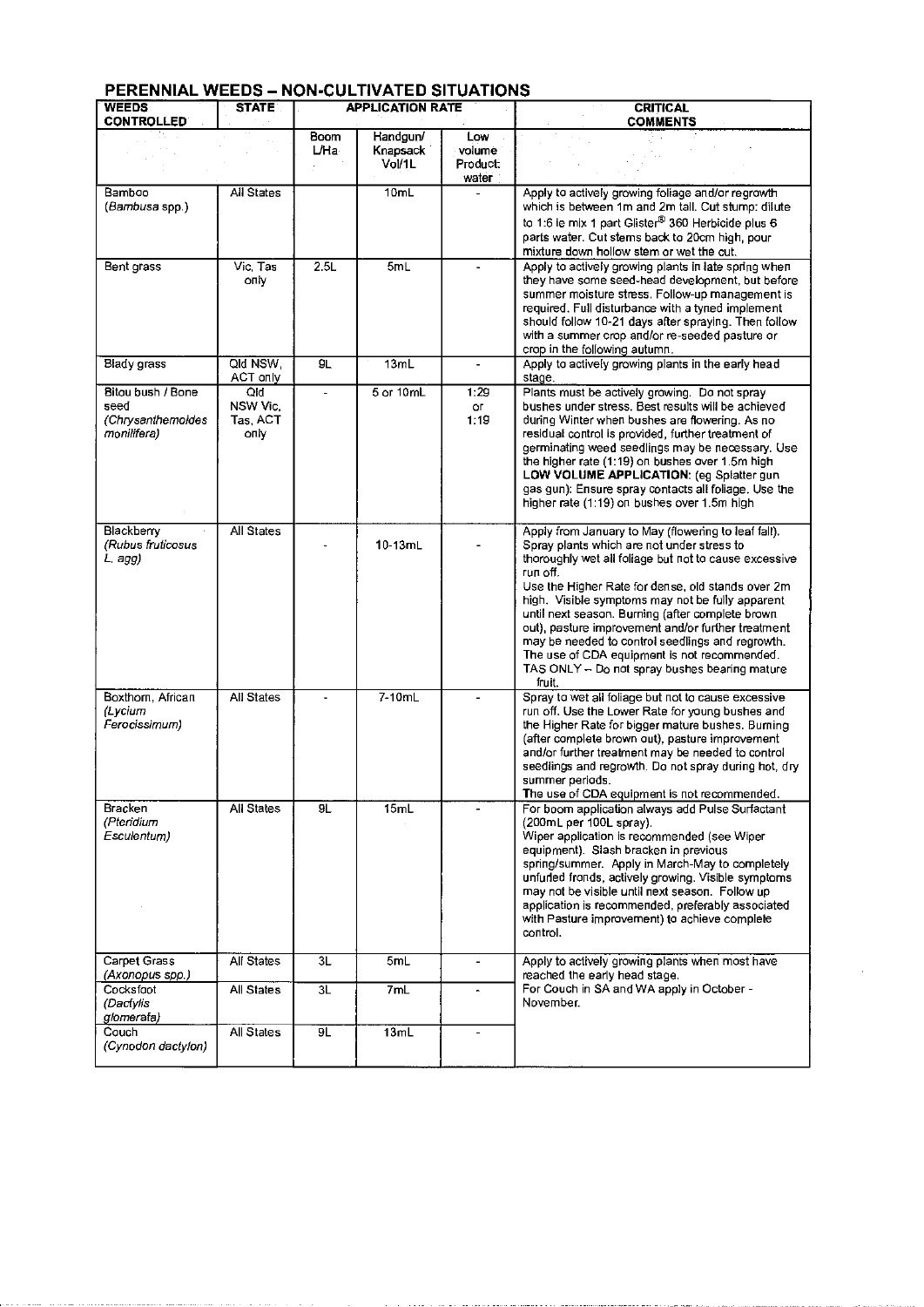| Crofton Weed                                                                                                           | Qld, NSW,<br>ACT only                    |                          | 5mL                     |                | Apply to plants with full foliage which are actively<br>growing. Spray to wet all foliage but not to cause<br>excessive run off. Seedling germination may have to<br>be retreated.                                                                                                                                                                                                                                                                                                                                                                                                                                                                                                        |
|------------------------------------------------------------------------------------------------------------------------|------------------------------------------|--------------------------|-------------------------|----------------|-------------------------------------------------------------------------------------------------------------------------------------------------------------------------------------------------------------------------------------------------------------------------------------------------------------------------------------------------------------------------------------------------------------------------------------------------------------------------------------------------------------------------------------------------------------------------------------------------------------------------------------------------------------------------------------------|
| Flatweed / Cats Ear<br>(Hypochoeris<br>radicata)                                                                       | All States                               | 3L                       | 7ml                     |                | Apply to fully developed rosettes at the early flower<br>stage.                                                                                                                                                                                                                                                                                                                                                                                                                                                                                                                                                                                                                           |
| Gorse (Furze)                                                                                                          | All States                               | $\overline{\phantom{a}}$ | 10mL<br>+ Pulse<br>2 mL |                | Apply to actively growing plants. May be applied all<br>year round. Always add Pulse. Spray to wet all<br>foliage. Burning (after complete brownout) pasture<br>improvement and/or further treatment are<br>recommended to control seedlings and/or regrowth.                                                                                                                                                                                                                                                                                                                                                                                                                             |
| Groundsel Bush<br>(Bacchans<br>halimitolia)                                                                            | Qld, NSW<br>& ACT<br>only                | $\overline{a}$           | $7mL-10mL$              | 1.9            | Apply to actively growing plants using the higher rate<br>for plants over 2m tall. Do not spray plants during<br>summer drought stress conditions or during winter.<br>Spray to wet all foliage. Further treatment and/or<br>pasture improvement are recommended to control<br>seedlings and/or regrowth.<br>LOW VOLUME application: (eg Splatter gun and gas<br>gun Use 1:9 mixture (10%) of this product: water.<br>Apply 2 x 2mL doses per 0.5m bush height. Ensure<br>spray contacts all foliage. Use of CDA equipment is<br>not recommended.                                                                                                                                         |
| Guinea Grass<br>(Panicum<br>maximum)                                                                                   | All States                               | 9L                       | 13mL                    | $\blacksquare$ | Apply to actively growing plants when most have<br>reached the early head stage.<br>For Wiper application see Wiper equipment.                                                                                                                                                                                                                                                                                                                                                                                                                                                                                                                                                            |
| Hawthorn<br>(Crataegus spp.)                                                                                           | NSW, Vic,<br>Tas, SA,<br>WA, ACT<br>only |                          | $10-13mL$               | 1:9            | Spray from flowering to leaf fall. Plants must be<br>actively growing. Spray to thoroughly wet all foliage.<br>Use the higher rate for plants over 2m tall. Burning<br>(after complete brownout) pasture improvement<br>and/or further treatment are recommended to control<br>seedlings and/or regrowth.<br>LOW VOLUME application: (eg Splatter gun and gas<br>gun Use 1:9 mixture (10%) of this product:water.<br>Apply 2 x 5mL doses per 0.5m bush height. Ensure<br>spray contacts all foliage.                                                                                                                                                                                      |
| <b>Hoary Cress</b><br>(Cardia draba)                                                                                   | NSW.<br><b>ACT Vic.</b><br>Tas only      | $\overline{1.5L}$        | 5mL                     |                | Apply to actively growing plants which are not under<br>stress. Best results are obtained if application is<br>made late July-September at late rosette to flowering<br>stage. Application may be integrated with long<br>fallow. Cultivation may start 7 days after spraying.<br>Wiper application may be used where sufficient stem<br>elongation occurs (see Wiper Equipment).<br>TAS: Add a non-ionic surfactant (50-60% ai) at 200-<br>250mL/100L spray.                                                                                                                                                                                                                             |
| Johnson Grass<br>(Sorghum<br>halepense)<br>Kangaroo Grass<br>(Themeda)<br>Kikuyu Grass<br>(Pennisetum<br>Clandestinum) | All States                               | 6L                       | 10mL                    |                | Apply to actively growing plants when most have<br>reached the early head stage.<br>For wiper application on Johnson grass, off-type and<br>volunteer sorghum, see Wiper Equipment.                                                                                                                                                                                                                                                                                                                                                                                                                                                                                                       |
| Lantana (Lantana<br>camara)                                                                                            | Qld, NSW.<br>ACT & NT<br>only            |                          | 10mL                    | 1:9            | Apply to plants with full foliage which are actively<br>growing. Spray to thoroughly wet all foliage. Do not<br>spray when plants are drought stressed in the<br>summer. Pasture improvement, burning (after<br>complete brown out) and/or retreatment of seedling<br>regrowth may be required. Addition of Pulse<br>(200mL/100L) may improve control.<br>LOW VOLUME application: (eg Splatter gun and gas<br>gun Use 1:9 mixture (10%) of this product:water.<br>Apply 2 x 2mL doses per 0.5m bush height. Ensure<br>spray contacts all foliage. Sprinkler Sprayer: Apply<br>6mL of a 1:9 solution to every square metre of<br>treated area. Use of CDA equipment is not<br>recommended. |
| Ludwigia peruviana                                                                                                     | All States                               |                          | 10mL                    |                | Apply when actively growing and at or beyond the<br>early boom stage of growth, but before autumn<br>colour changes occur. Thorough coverage is<br>necessary for best control.                                                                                                                                                                                                                                                                                                                                                                                                                                                                                                            |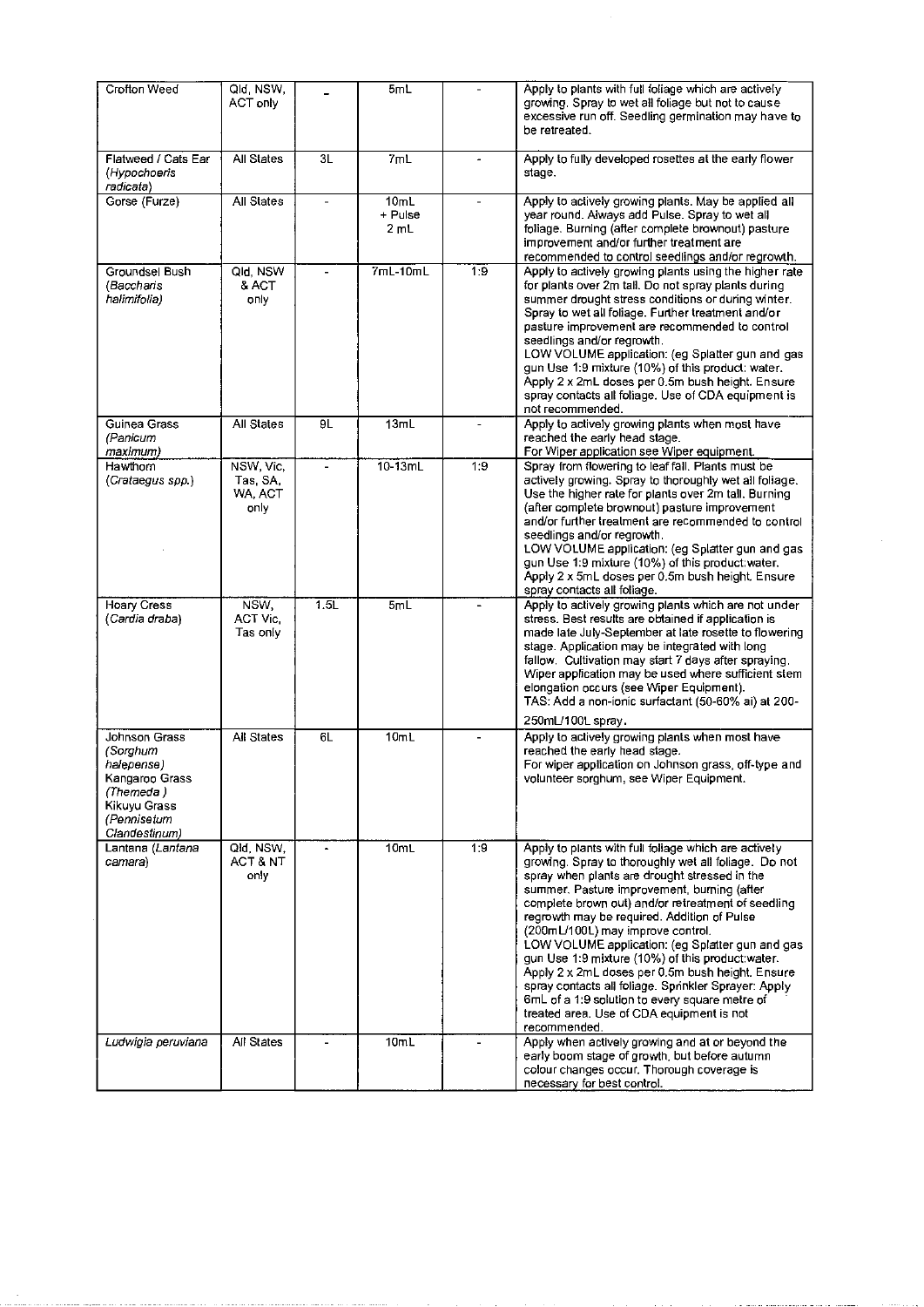| Love grass<br>(African)<br>(Eragrostis curvula)                                                                                                                            | NSW, ACT<br>Vic, WA<br>only | 6L              | 10mL                    |                | Apply to actively growing plants. To restrict seedling<br>re-establishment pasture improvement is<br>recommended.                                                                                                                                                                                                                                                                                    |
|----------------------------------------------------------------------------------------------------------------------------------------------------------------------------|-----------------------------|-----------------|-------------------------|----------------|------------------------------------------------------------------------------------------------------------------------------------------------------------------------------------------------------------------------------------------------------------------------------------------------------------------------------------------------------------------------------------------------------|
| Mistflower<br>(Eupatorium<br>riparium)                                                                                                                                     | Qld, NSW,<br>ACT only       | $\blacksquare$  | 5mL                     | 1:9            | Apply to plants with full foliage which are actively<br>growing. Spray to thoroughly wet all foliage. Further<br>treatment and/or pasture improvement may be<br>necessary to restrict seedling re-establishment.<br>Sprinkler Sprayer: Apply 3mL of a 1:9 (10%) solution<br>to every square metre of treated area.                                                                                   |
| Nutgrass (Cyperus<br>rotundus)                                                                                                                                             | All States                  | 6L              | 10mL                    | $\overline{a}$ | NON CULTIVATED SITUATIONS: Apply to actively<br>growing plants in late Summer/autumn (Feb-April).<br>when at least 20% have reached the head stage.                                                                                                                                                                                                                                                  |
| Does not refer to<br>other Cyperus<br>species which may<br>be known locally as<br>nutgrass.                                                                                |                             | 3L<br>+<br>ЗL   | 7mL<br>$\ddot{}$<br>7mL |                | ARABLE LAND: Make first application when at least<br>20% of plants have reached early head stage (about<br>Feb). Wait for most plants to re-emerge (6-8 weeks)<br>then make a second treatment. Follow up treatments<br>may be necessary as further plants emerge.                                                                                                                                   |
| Pampas grass<br>(Cortaderia sp.)                                                                                                                                           | All States                  | $\blacksquare$  | $10m$ L or<br>13mL      |                | Use the higher rate for plants over 1m high. Apply<br>during spring, summer or autumn.<br>Plants must be actively growing. For best results<br>ensure complete coverage of foliage and apply after<br>flowering.<br>Plants may first be slashed or burnt and regrowth<br>(over 1m) may be treated.                                                                                                   |
| Paragrass                                                                                                                                                                  | All States                  | 9L              | 13mL                    | ÷,             | Apply to actively growing plants at the early head                                                                                                                                                                                                                                                                                                                                                   |
| (Brachiara mutica)<br>Paspalum<br>(Paspalum<br>dilitatum)                                                                                                                  |                             | 6L              | 10mL                    |                | stage.                                                                                                                                                                                                                                                                                                                                                                                               |
| Pellitory                                                                                                                                                                  | NSW, ACT<br>only            |                 | 10mL                    |                | Apply to actively growing plants prior to seeding.<br>Repeat applications may be required to control<br>seedlings or regrowth.                                                                                                                                                                                                                                                                       |
| Phalaris (Phalaris<br>aquatica)                                                                                                                                            | NSW, ACT<br>Vic, SA<br>only | $3 - 6L$        | $5mL-10mL$              |                | Apply in winter-spring to actively growing plants.<br>Use lower rate where knockdown is required eg prior<br>to buming fire breaks. Buming can usually begin 14-<br>21 days after spraying. Use the higher rate for longer<br>term control.                                                                                                                                                          |
| Plantains                                                                                                                                                                  | All States                  | $\overline{3L}$ | 7mL                     |                | Apply to actively growing plants at the early head<br>stage. Symptoms may be slow to develop.                                                                                                                                                                                                                                                                                                        |
| Prairie Grass<br>(Bromus<br>unioloides).<br>Old Blue Grass<br>(Dichanthium<br>sericeum),<br>Red-leg Grass<br>(Bothriocloa<br>ambigua).<br>Rhodes Grass<br>(Chioris gayana) | All States                  | 6L              | 10mL                    | ۰              | Apply to actively growing plants at the early head<br>stage.                                                                                                                                                                                                                                                                                                                                         |
| Rope twitch                                                                                                                                                                | Vic, Tas<br>oniv            | 6L              | 10mL                    |                | Apply in late summer-autumn to actively growing<br>plants with foliage at least 20cm high. To ensure<br>maximum shoot emergence the area should NOT be<br>cultivated in the period from the preceding Winter<br>until the time of spraying.                                                                                                                                                          |
| Sifton bush /<br>Chinese scrub<br>(Cassinia arcutata)                                                                                                                      | Old, NSW,<br>ACT only       |                 | 10 or 13mL              | 1:9            | Apply to actively growing plants ensuring complete<br>coverage. Further treatment and/or pasture<br>improvement may be necessary to restrict seedling<br>re-establishment. Use the higher rate on bushes<br>over 1m tall.<br>LOW VOLUME: Apply 40mL per 0.5m height.<br>WIPER APPLICATION: Double pass application is<br>required. Application is best made to small (less than<br>1m) green bushes. |
| Silverleaf<br>nightshade<br>(Solanum<br>elaeagnifolium)                                                                                                                    | NSW, ACT<br>only            |                 | 20mL                    |                | Use ONLY under good soil moisture conditions.<br>Apply to actively growing plants at the late flowering<br>to berry stage. Repeat spraying will be necessary to<br>restrict regrowth and seedling re-establishment.                                                                                                                                                                                  |

 $\mathcal{L}^{\text{max}}_{\text{max}}$ 

 $\label{eq:2.1} \frac{1}{\sqrt{2}}\int_{\mathbb{R}^3} \frac{1}{\sqrt{2}}\,d\mu\,d\mu\,d\mu\,.$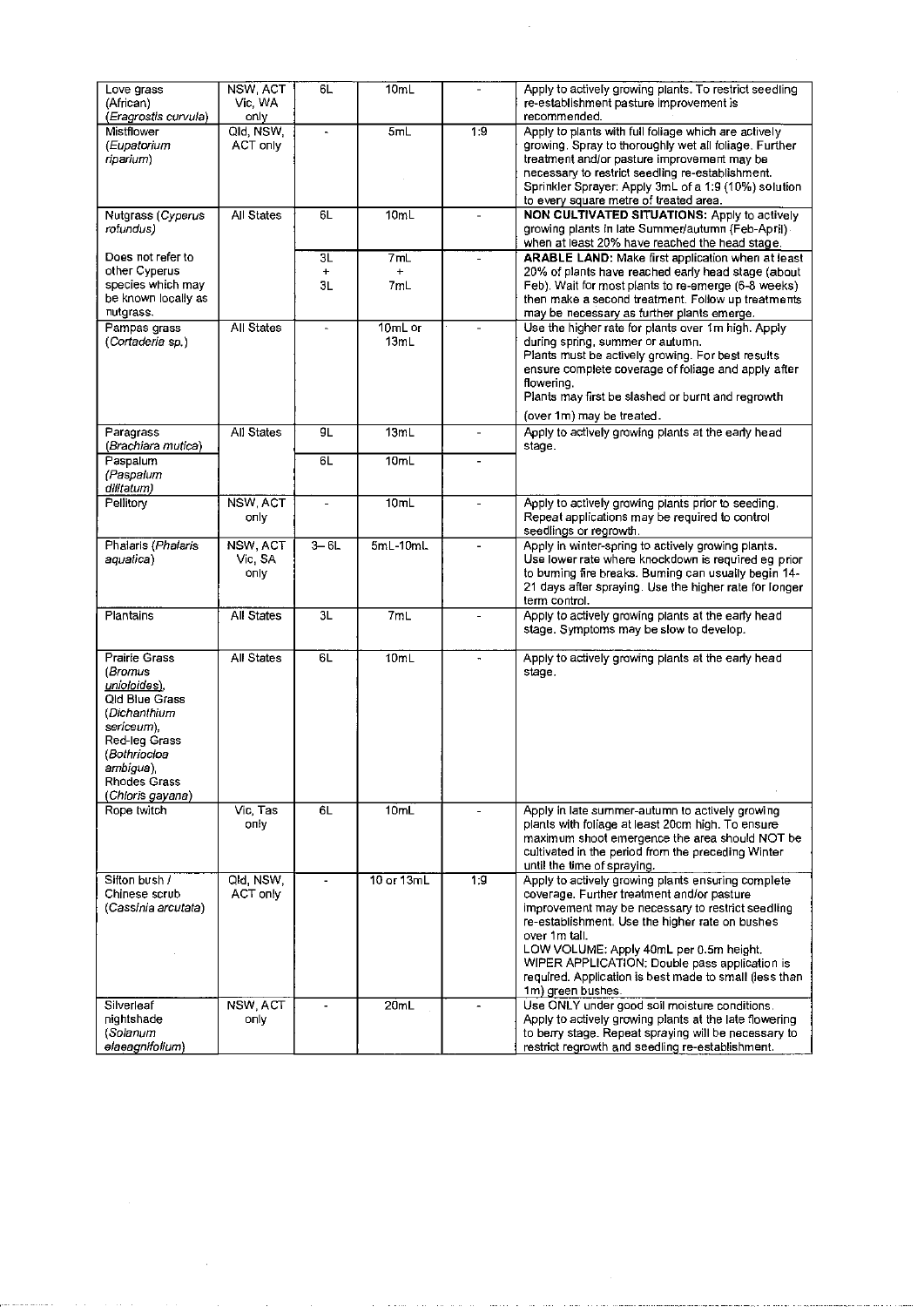| Sorrel (Rumex<br>acetosella)                   | All States                               | 6L   | 10mL             |     | Apply to actively growing plants when the majority of<br>plants are at the early bud stage.                                                                                                                                                                                                                                                                                                                                                                  |
|------------------------------------------------|------------------------------------------|------|------------------|-----|--------------------------------------------------------------------------------------------------------------------------------------------------------------------------------------------------------------------------------------------------------------------------------------------------------------------------------------------------------------------------------------------------------------------------------------------------------------|
| Soursob (Oxalis<br>pes-caprae)                 | NSW.<br>ACT, Vic,<br>Tas, WA,<br>SA only | 1.5L | 5mL              |     | Best results are achieved if plants are treated before<br>senescence (plant yellowing) which occurs from late<br>July to early September. Plants should be actively<br>growing and not under stress. If foliage area has<br>been reduced eg due to frosting or grazing allow<br>regrowth to about 5cm before treatment.                                                                                                                                      |
| St John's Wort<br>(Hypericum<br>perforatum)    | All States                               | 3L   | 5mL              |     | Apply to actively growing plants at flowering to post-<br>flowering, procumbent stem stage (about Nov-May).<br>To prevent seedling re-establishment, pasture<br>improvement or re-treatment may be necessary.                                                                                                                                                                                                                                                |
| Sweet Briar (Rosa<br>rubiginosa)               | NSW.<br>ACT. Vic.<br>SA Tas<br>WA only   |      | $15 - 20$ mL     | 1:9 | Apply from late flowering to leaf fall. Plants must be<br>actively growing. Spray to thoroughly wet all foliage.<br>Use the Lower Rate for bushes under 1.5m tall.<br>Burning (after complete brown out), pasture<br>improvement and/or further treatment are<br>recommended to control seedlings and/or regrowth.<br>LOW VOLUME APPLICATION (eg Splatter gun or<br>gas gun): Apply 2 x 5mL dose per 0.5m bush height.<br>Ensure spray contacts all foliage. |
| Thistle - Artichoke<br>(Cynara<br>cardunculus) | SA Vic<br>only                           | 3L   | 5mL              |     | Apply at the rosette to early head stage.                                                                                                                                                                                                                                                                                                                                                                                                                    |
| Thistle – Californian<br>(Circium arvense)     | Vic, Tas<br>only                         | 6L   | 10 <sub>mL</sub> |     | Apply to actively growing plants at the flowering<br>stage. To ensure maximum shoot emergence the<br>area should not be cultivated prior to spraying. Re-<br>treatment and/or pasture improvement may be<br>necessary to restrict seedling re-establishment.                                                                                                                                                                                                 |
| Yorkshire Fog<br>(Holcus lanatus)              | All States                               | 3L   | 7mL              |     | Apply to actively growing plants at the early head<br>stage.                                                                                                                                                                                                                                                                                                                                                                                                 |

 $\mathcal{L}^{\text{max}}_{\text{max}}$  ,  $\mathcal{L}^{\text{max}}_{\text{max}}$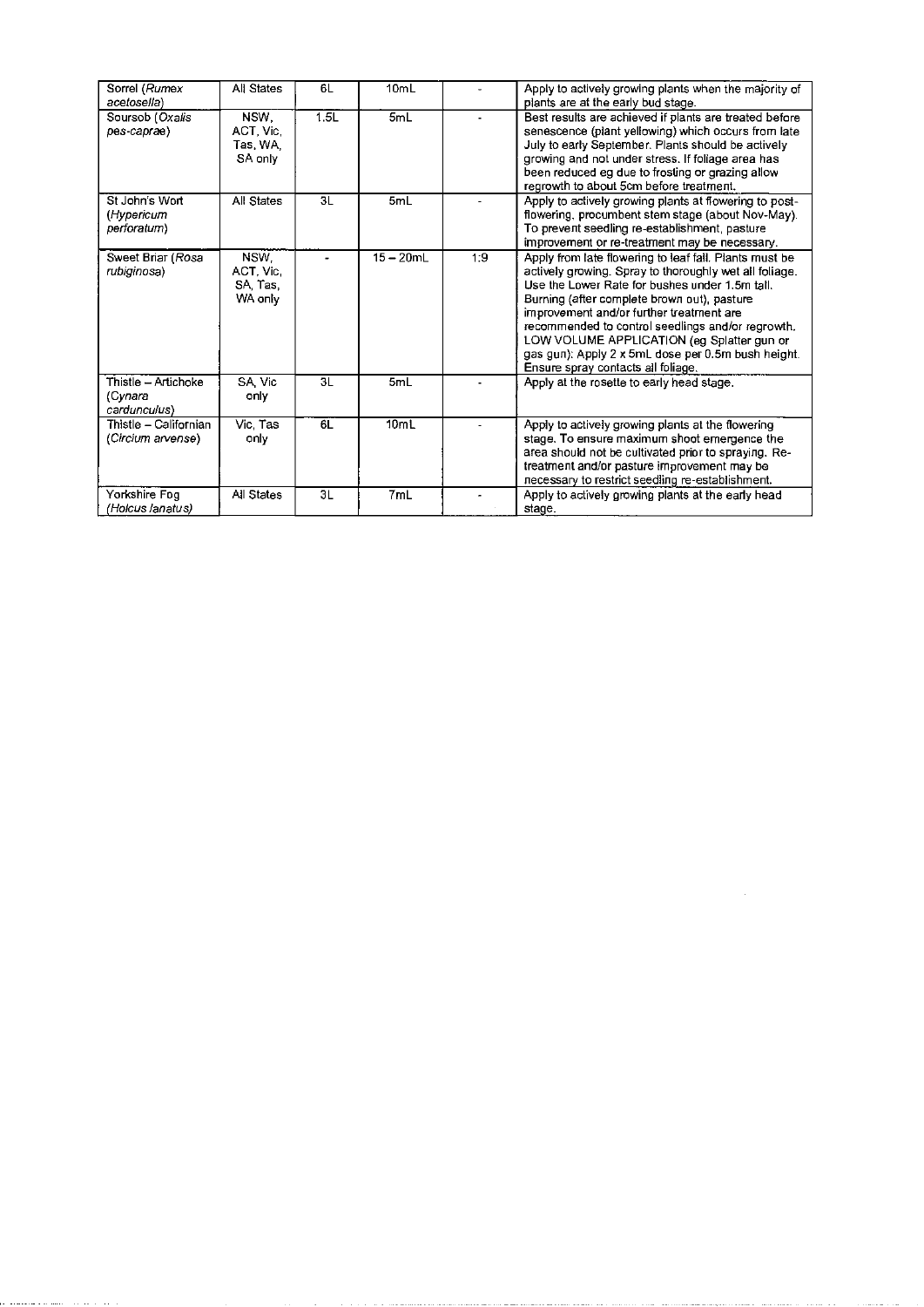# UNWANTED TREES

- FOR NSW, ACT, QLD, WA, TAS, VIC, NT ONLY

| <b>METHOD</b>                                                     | <b>UNWANTED TREES</b>                                                                                                                                                                                                             |                                        | Rate                                                                                                     | <b>CRITICAL COMMENTS</b>                                                                                                                                                                                                                                                                                                                                |  |
|-------------------------------------------------------------------|-----------------------------------------------------------------------------------------------------------------------------------------------------------------------------------------------------------------------------------|----------------------------------------|----------------------------------------------------------------------------------------------------------|---------------------------------------------------------------------------------------------------------------------------------------------------------------------------------------------------------------------------------------------------------------------------------------------------------------------------------------------------------|--|
| Stem Injection                                                    | Flooded gum, Ghost<br>gum, Gum topped                                                                                                                                                                                             | Basal diameter<br>to 25cm              | Undiluted<br>1mL/cut                                                                                     | Use a specially calibrated<br>applicator which can deliver 1                                                                                                                                                                                                                                                                                            |  |
|                                                                   | bloodwood, Messmate<br>stringybark.<br>Narrowleaf Ironbark, Pink<br>bloodwood.<br>Poplar Box, Privet,<br>Rhus, Spotted gum,<br>Silverleaf Ironbark.<br>Silvertop ash (Ironbark),<br>Swamp Mahogany, White<br>mahogany,<br>Willows | Basal diameter<br>over 25cm to<br>60cm | Undiluted<br>2mL/cut                                                                                     | or 2mL. Make a cut at an<br>oblique angle about 5cm deep.<br>Ensure cut penetrates the bark<br>to the sap steam and that<br>product is injected as soon as<br>possible after the cut has been<br>made. Cuts should be 13cm<br>apart around the tree below any<br>branching. Remove or treat<br>branches below the cut.<br>For multi stemmed trees treat |  |
|                                                                   | Camphor Laurel                                                                                                                                                                                                                    | <b>Basal diameter</b><br>to 25cm       | Mixture 1:1<br>2mL/cut                                                                                   | each stem as an individual tree.                                                                                                                                                                                                                                                                                                                        |  |
|                                                                   |                                                                                                                                                                                                                                   | Basal diameter<br>over 25cm to<br>60cm | <b>Undiluted</b><br>2mL/cut                                                                              |                                                                                                                                                                                                                                                                                                                                                         |  |
| Foliar application:<br>Low volume<br>(Gas gun or<br>Splatter gun) | Bullich.<br>Marri.<br>Jarrah                                                                                                                                                                                                      | 0-1.5m height                          | 1:15<br>Add Pulse at<br>20mL/10L spray<br>mixture                                                        | Dilute<br>product<br>the<br>in<br>recommended ratio. Calibrate<br>splatter gun to apply 5mL of<br>solution per dose, as a fine                                                                                                                                                                                                                          |  |
|                                                                   | Eucalyptus spp.                                                                                                                                                                                                                   | 0-1.5m height                          | $\overline{1.5}$<br>Add Pulse at<br>20mL/10L spray<br>mixture                                            | spray. Apply 5mL per 0.5m tree<br>height. Ensure spray contacts all<br>foliage.                                                                                                                                                                                                                                                                         |  |
| Cut stump                                                         | Jarrah, Longleaf box,<br>Marri, Messmate<br>Strinybark, Narrowleaf<br>peppermint                                                                                                                                                  | 0-10cm basal<br>diameter               | 1:15                                                                                                     | Dilute the product with water at<br>the recommended use rate. Cut<br>tree close to the ground and<br>immediately wet the stump                                                                                                                                                                                                                          |  |
|                                                                   | Privet, Rhus                                                                                                                                                                                                                      | $0-30$ cm<br>basal<br>diameter         | 1:1                                                                                                      | surface by swab, spray, splatter<br>gun or brush, Remove any<br>branches on the stump and treat<br>the surface.                                                                                                                                                                                                                                         |  |
| Foliar application:<br>High volume<br>(Knapsack or<br>handgun)    | Eucalyptus species,<br><b>Willows</b>                                                                                                                                                                                             | 0-2.0m in height                       | 1.0-1.3L per 100L<br>When treating<br>Eucalyptus<br>species add Pulse<br>at 200mL/100L<br>spray mixture. | Ensure all foliage is wet. Use the<br>higher rate for trees 1 to 2 m<br>high.                                                                                                                                                                                                                                                                           |  |

 $\ddot{\phantom{a}}$ 

 $\alpha$  and  $\beta$  , and  $\beta$  are  $\alpha$ 

المتحدث والمتناقي والمتحدث فالتنافذ فتعاد لهام العمالية والمتحار المستقرة والمستعيد والمتحرم والمتناقصة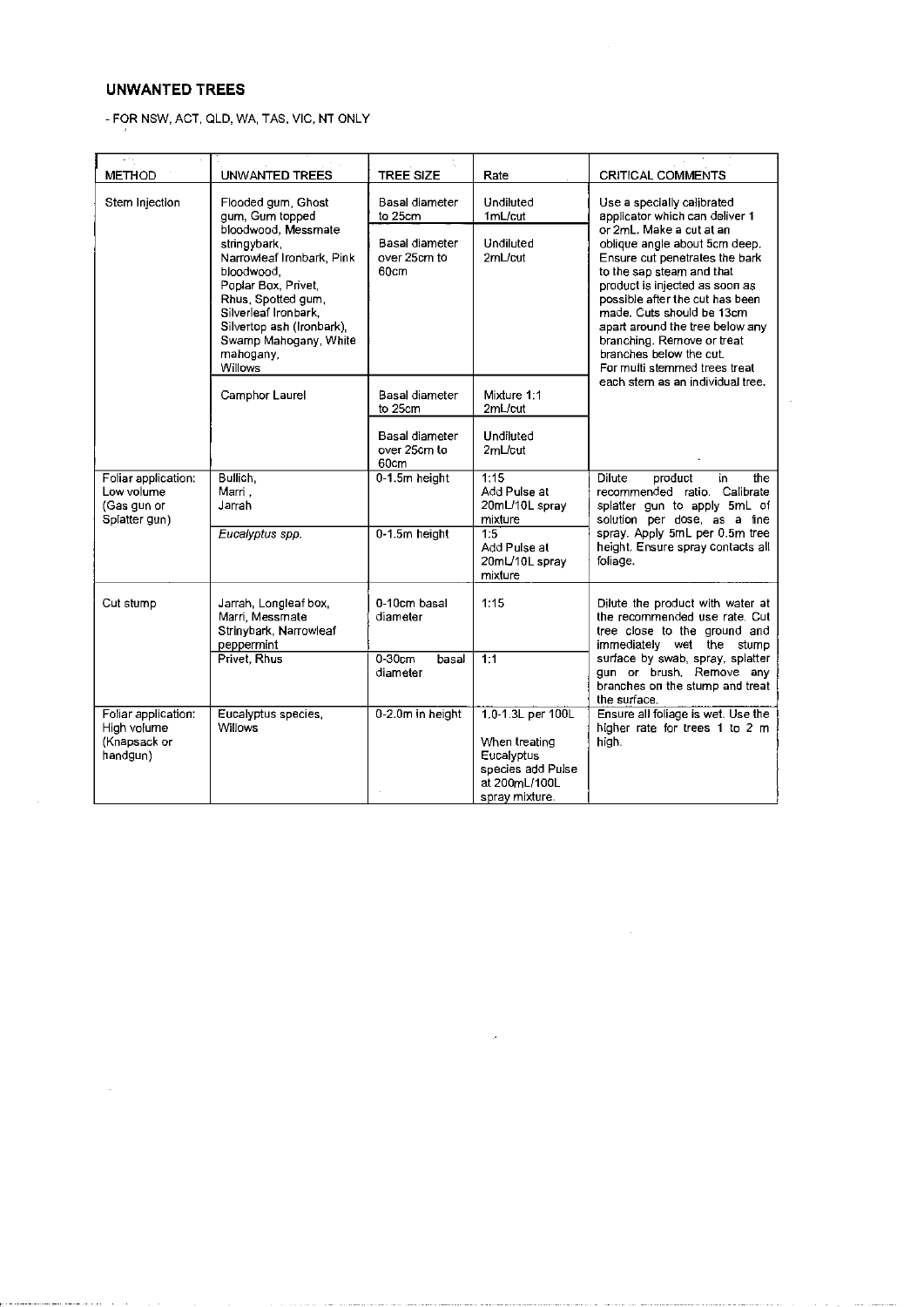# AQUATIC WEED CONTROL

| AQUATIV                                                                                                                                                                                                                                                                          |                                   |                                                                                                                                                                                                                                                                                                                                                                                                                                                                                                                                                                                                                                                                                                                                                                                                                                                                                                                                                                                                                                                                                                                                                                                                                                                                                                                                                                                       |                     |                     |                                                                                                                                                                                                                                                                                                                     |  |
|----------------------------------------------------------------------------------------------------------------------------------------------------------------------------------------------------------------------------------------------------------------------------------|-----------------------------------|---------------------------------------------------------------------------------------------------------------------------------------------------------------------------------------------------------------------------------------------------------------------------------------------------------------------------------------------------------------------------------------------------------------------------------------------------------------------------------------------------------------------------------------------------------------------------------------------------------------------------------------------------------------------------------------------------------------------------------------------------------------------------------------------------------------------------------------------------------------------------------------------------------------------------------------------------------------------------------------------------------------------------------------------------------------------------------------------------------------------------------------------------------------------------------------------------------------------------------------------------------------------------------------------------------------------------------------------------------------------------------------|---------------------|---------------------|---------------------------------------------------------------------------------------------------------------------------------------------------------------------------------------------------------------------------------------------------------------------------------------------------------------------|--|
| <b>Aquatic Areas</b><br>For the control of<br>emerged weeds in all<br>fresh and brackish<br>water, which may be<br>flowing, non-flowing or<br>transient. Also for<br>weeds on sides or<br>banks of streams,<br>lakes and in channels<br>and drains.<br>(See Weed Table<br>Below) | <b>ALL</b><br><b>STATES</b>       | DO NOT use additional surfactant/wetter, unless it is approved for use in aquatic situations.<br><b>General Instructions</b><br>1. Reduction in effectiveness may result if more than $\%$ of the above ground portion of the weed is<br>submerged at treatment. Submerging the treated plants following treatment may result in the spray<br>being washed from the plant surface, thus reducing effectiveness.<br>2. Do not apply this product within 0.5 km up-stream of a potable water intake in flowing water (i.e. river or<br>stream etc.) or within 0.5 km of a potable water intake in a standing body of water such as a lake, pond<br>or reservoir. Applications to moving bodies of water should be made while travelling upstream<br>wherever possible to prevent concentration of this herbicide in water. When making any bankside<br>applications, do not overspray more than 0.5m into open water. Avoid spraying across moving bodies<br>of water, or where weeds do not exist.<br>3. When spraying floating weeds, use a low volume, low pressure boom sprayer, C.D.A., or sprinkler<br>sprayer. Do not submerge the weeds when spraying as this may wash the herbicide off the leaves.<br>4. When emerged infestations require treatment of the total surface area of impounded water, treating the<br>area in strips may avoid sudden impact on habitat.<br>Rate |                     |                     |                                                                                                                                                                                                                                                                                                                     |  |
| <b>Weeds Controlled</b>                                                                                                                                                                                                                                                          | State                             | Boom<br>L/ha                                                                                                                                                                                                                                                                                                                                                                                                                                                                                                                                                                                                                                                                                                                                                                                                                                                                                                                                                                                                                                                                                                                                                                                                                                                                                                                                                                          | Handgun<br>vol/100L | Knapsack<br>mL/15L  | <b>Critical Comments</b>                                                                                                                                                                                                                                                                                            |  |
| Alligator weed                                                                                                                                                                                                                                                                   | All<br><b>States</b>              |                                                                                                                                                                                                                                                                                                                                                                                                                                                                                                                                                                                                                                                                                                                                                                                                                                                                                                                                                                                                                                                                                                                                                                                                                                                                                                                                                                                       | 1L                  | 150mL               | Apply when actively growing, from Summer through<br>Winter. Floating form<br>only.                                                                                                                                                                                                                                  |  |
| Brown beetle grass                                                                                                                                                                                                                                                               | NSW,<br>ACT only                  | $\overline{\text{3L}}$                                                                                                                                                                                                                                                                                                                                                                                                                                                                                                                                                                                                                                                                                                                                                                                                                                                                                                                                                                                                                                                                                                                                                                                                                                                                                                                                                                | 500mL               |                     | Apply to actively growing plants. Do not apply to<br>partially submerged plants.                                                                                                                                                                                                                                    |  |
| Cumbungi (Typha<br>sop.)                                                                                                                                                                                                                                                         | $\overline{All}$<br><b>States</b> | 9L                                                                                                                                                                                                                                                                                                                                                                                                                                                                                                                                                                                                                                                                                                                                                                                                                                                                                                                                                                                                                                                                                                                                                                                                                                                                                                                                                                                    | 1.3L                | 200mL               | Apply to actively growing plants at the early head to full<br>head stage (summer-autumn). Retreatment may be<br>required to restrict seedling re-establishment. Wiper<br>application is recommended (not Tasmania). See<br>Wiper Equipment section.                                                                 |  |
| Glyceria                                                                                                                                                                                                                                                                         | Tas only                          | 6L                                                                                                                                                                                                                                                                                                                                                                                                                                                                                                                                                                                                                                                                                                                                                                                                                                                                                                                                                                                                                                                                                                                                                                                                                                                                                                                                                                                    | 1 <sub>L</sub>      |                     | Apply to actively growing plants at the mature head<br>stage in the late summer/autumn. Not more than 1/4 of<br>the weed should be submerged at the time of<br>treatment.                                                                                                                                           |  |
| Paragrass<br>(Brachiara mutica)                                                                                                                                                                                                                                                  | A<br>States                       | $\overline{g_L}$                                                                                                                                                                                                                                                                                                                                                                                                                                                                                                                                                                                                                                                                                                                                                                                                                                                                                                                                                                                                                                                                                                                                                                                                                                                                                                                                                                      | 1.3L                | 200mL               | Apply to actively growing plants when<br>most have reached the early head stage.                                                                                                                                                                                                                                    |  |
| Phragmites,<br>Common Reed<br>(Phragmites<br>australis)                                                                                                                                                                                                                          | All<br>States                     | 9L                                                                                                                                                                                                                                                                                                                                                                                                                                                                                                                                                                                                                                                                                                                                                                                                                                                                                                                                                                                                                                                                                                                                                                                                                                                                                                                                                                                    | 1.3L                | 200mL               | Apply to actively growing, fully developed<br>plants approaching the early head stage. Visible<br>symptoms of control may be slow to develop and may<br>not be fully apparent until the next season. For wiper<br>application see Wiper Equipment section.                                                          |  |
| Rushes (Juncus<br>spp.)                                                                                                                                                                                                                                                          | All<br><b>States</b>              |                                                                                                                                                                                                                                                                                                                                                                                                                                                                                                                                                                                                                                                                                                                                                                                                                                                                                                                                                                                                                                                                                                                                                                                                                                                                                                                                                                                       |                     |                     | Apply by wiper equipment to actively growing plants.<br>Where there is a large proportion of dead foliage, pre-<br>slashing is recommended. Allow adequate regrowth<br>before treatment. Refer Wiper Equipment section for<br>application instructions.                                                             |  |
| Sedge, Tall (Carex<br>appressa)                                                                                                                                                                                                                                                  | NSW,<br>ACT<br>Vic<br>Tas<br>only | 2L<br>or<br>4L                                                                                                                                                                                                                                                                                                                                                                                                                                                                                                                                                                                                                                                                                                                                                                                                                                                                                                                                                                                                                                                                                                                                                                                                                                                                                                                                                                        | 500mL<br>or<br>1L   | 75mL<br>or<br>150mL | Apply to actively growing plants in flowering to post-<br>flowering period (Oct-Apr). Use the lower rate only if<br>the stand has been slashed prior to treatment. Re-<br>treatment may be necessary. Visible symptoms may<br>not be fully apparent for up to 3 months. Use of CDA<br>equipment is not recommended. |  |
| Water Couch<br>(Paspalum<br>distichum)                                                                                                                                                                                                                                           | All<br>States                     | 9L                                                                                                                                                                                                                                                                                                                                                                                                                                                                                                                                                                                                                                                                                                                                                                                                                                                                                                                                                                                                                                                                                                                                                                                                                                                                                                                                                                                    | 1.3L                | 200mL               | Apply to actively growing plants in late summer-<br>autumn (Feb-Mar). Do not treat after March because<br>of the onset of winter dormancy. Full results may not<br>be visible until the following spring. Not more than 1/4<br>of the weed should be submerged at the time of<br>treatment.                         |  |
| Water Hyacinth                                                                                                                                                                                                                                                                   | All<br>States                     | 6L -<br>9L.                                                                                                                                                                                                                                                                                                                                                                                                                                                                                                                                                                                                                                                                                                                                                                                                                                                                                                                                                                                                                                                                                                                                                                                                                                                                                                                                                                           | $1L - 1.3L$         | $150 -$<br>200mL    | Apply when actively growing and at, or beyond, the<br>early bloom stage of growth. Use the higher rate for<br>dense infestations.                                                                                                                                                                                   |  |
| Water Lettuce                                                                                                                                                                                                                                                                    | AΙΙ<br><b>States</b>              | ÷.                                                                                                                                                                                                                                                                                                                                                                                                                                                                                                                                                                                                                                                                                                                                                                                                                                                                                                                                                                                                                                                                                                                                                                                                                                                                                                                                                                                    | $1L - 1.3L$         | 150-<br>200mL       | Best results are obtained from mid-summer through to<br>winter. Use the higher rate on dense infestations.                                                                                                                                                                                                          |  |
| Waterlily, Yellow                                                                                                                                                                                                                                                                | Αll<br>States                     | 6L                                                                                                                                                                                                                                                                                                                                                                                                                                                                                                                                                                                                                                                                                                                                                                                                                                                                                                                                                                                                                                                                                                                                                                                                                                                                                                                                                                                    | 1L                  | 150mL               | Apply when there is a maximum emergence of floating<br>leaves. Allow 2-3 weeks for symptoms to develop,<br>then retreat any unaffected plants. Use low volume<br>sprayer.                                                                                                                                           |  |

NOT TO BE USED FOR ANY PURPOSE, OR IN ANY MANNER, CONTRARY TO THIS LABEL UNLESS AUTHORISED UNDER APPROPRIATE LEGISLATION.

**Consideration** of the contract of the contract of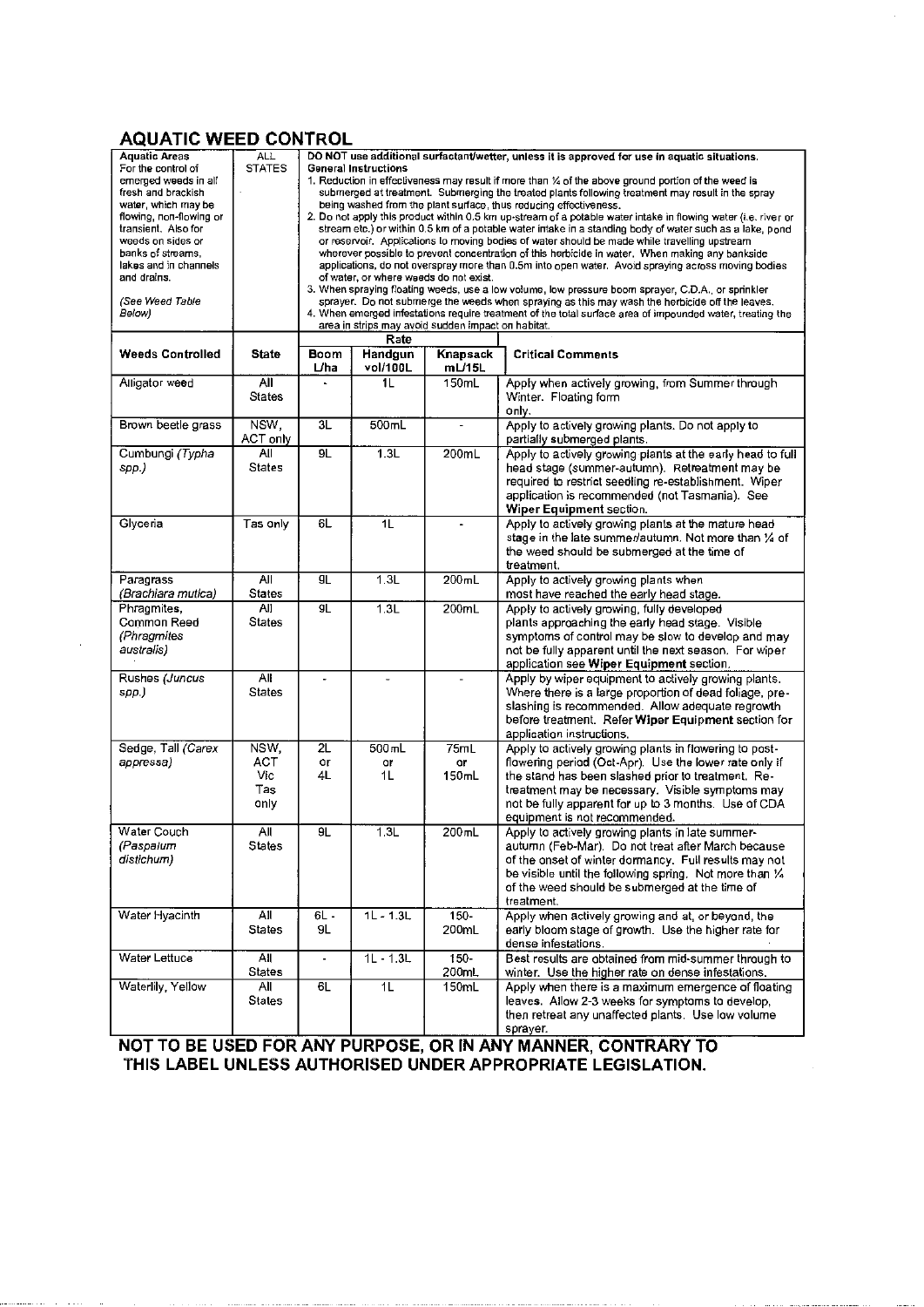#### **GENERAL INSTRUCTIONS**

Glister<sup>®</sup> 360 Herbicide is a non-selective, water soluble liquid herbicide effective in the control of many annual and perennial grasses and broadleaf weeds in crop areas, land preparations and non-crop areas. It is not recommended for use prior to transplanting tomato seedlings. The product is inactivated in soil and does not provide residual weed control. For residual control see tank mixtures section of this label.

Glister<sup>®</sup> 360 Herbicide is absorbed by the plant foliage and green stems and moves through the plant from point of contact to root system. Visible effects are gradual yellowing, and wilting of the plant which advances to complete browning of growth above the ground and deterioration of underground plant parts. These effects take 3 to 7 days on annual weeds, whereas on perennial weeds it may take 2 to 3 weeks or longer depending on weather conditions following spraying.

Do not disturb treated weeds by cultivation, sowing or grazing for one day after treatment of annual weeds and 7 days for perennial weeds to ensure uptake of herbicide.

No withholding period is required for this product. However to ensure herbicide absorption, grazing of treated areas should be delayed at least one day after treatment of annual weeds and 7 days for perennial weeds. Certain plants such as soursob, St Johns Wort and Bracken, may be naturally toxic to stock. Where known toxic plants are present, grazing should be delayed until complete browning of treated plants has occurred.

**Do not** treat weeds under poor growing or dormant conditions (such as occur in drought, waterlogging, disease, insect damage or following frosts) as reduced weed control may result. Reduced efficacy may also occur when treating weeds heavily covered with dust or silt. Delay treatment of plants wet with dew or rain if water droplets run-off when plants are disturbed.

#### **MIXING**

This product mixes readily with water. The following procedure for mixing should be undertaken:

- 1. Clean spray tank, pumps, lines and nozzles and assure it is free from residues of previous spray materials.
- 2. Fill the spray tank with half the required amount of clean water and start agitation. Add the recommended herbicide / insecticide to the spray tank, mix thoroughly and then add the required amount of Glister® 360 Herbicide and mix well before adding the remaining water.
- 3. If surfactant is required, add this last to minimise foaming. The use of a mechanical agitator is not recommended as they may cause excessive foaming.
- 4. Agitate well, before and during spraying.

Always use clean water when preparing the spray solution, since hard water containing calcium salts could inactivate glyphosate. Spray solutions of this product should be mixed, stored and applied only in stainless steel, aluminium, brass, copper, fibreglass, plastic or plastic lined spray tanks. Do not mix or store the product or spray solutions in galvanized steel or unlined steel (except stainless steel). Use the spray solution promptly.

### **TANK MIXES**

#### **Herbicides**

This product may be mixed with the following products. Read and follow all label directions, restraints, plant back periods, withholding periods, safety directions etc for the tank mix product.

chlorsulfuron (750g/kg), metsulfuron-methyl (600g/kg), Yield, pendimethalin (330g/L), triasulfuron (750g/kg), LVE MCPA, oxyfluorfen (240g/L), dicamba, 2,4-D Ester, sulfometuron methyl. Atrazines/Simazines

DO NOT apply atrazine tank mixes for barnyard grass control.

Glister<sup>®</sup> 360 Herbicide may be tank mixed with Atrazine Flowable or Simazine Flowable for knockdown and residual weed control.

NOTE: Atrazine is **NOT** approved for use in non-agricultural situations.

#### Crystalline Ammonium Sulphate

**RATE:** 2% w/v (2kg/100L spray solution).

The addition of crystalline ammonium sulphate to Glister® 360 Herbicide, when used to control ANNUAL weeds, MAY improve the performance of Glister® 360 Herbicide under adverse environmental conditions such as cool, cloudy weather, and assist in minimising the antagonism in tank mixes of Glister® 360 Herbicide and flowable triazine herbicides. Use only crystalline ammonium sulphate, NOT prilled or granulated forms. Ammonium sulphate may be corrosive to metal parts of the sprayer. Thoroughly flush tanks, pumps and nozzles with water after use.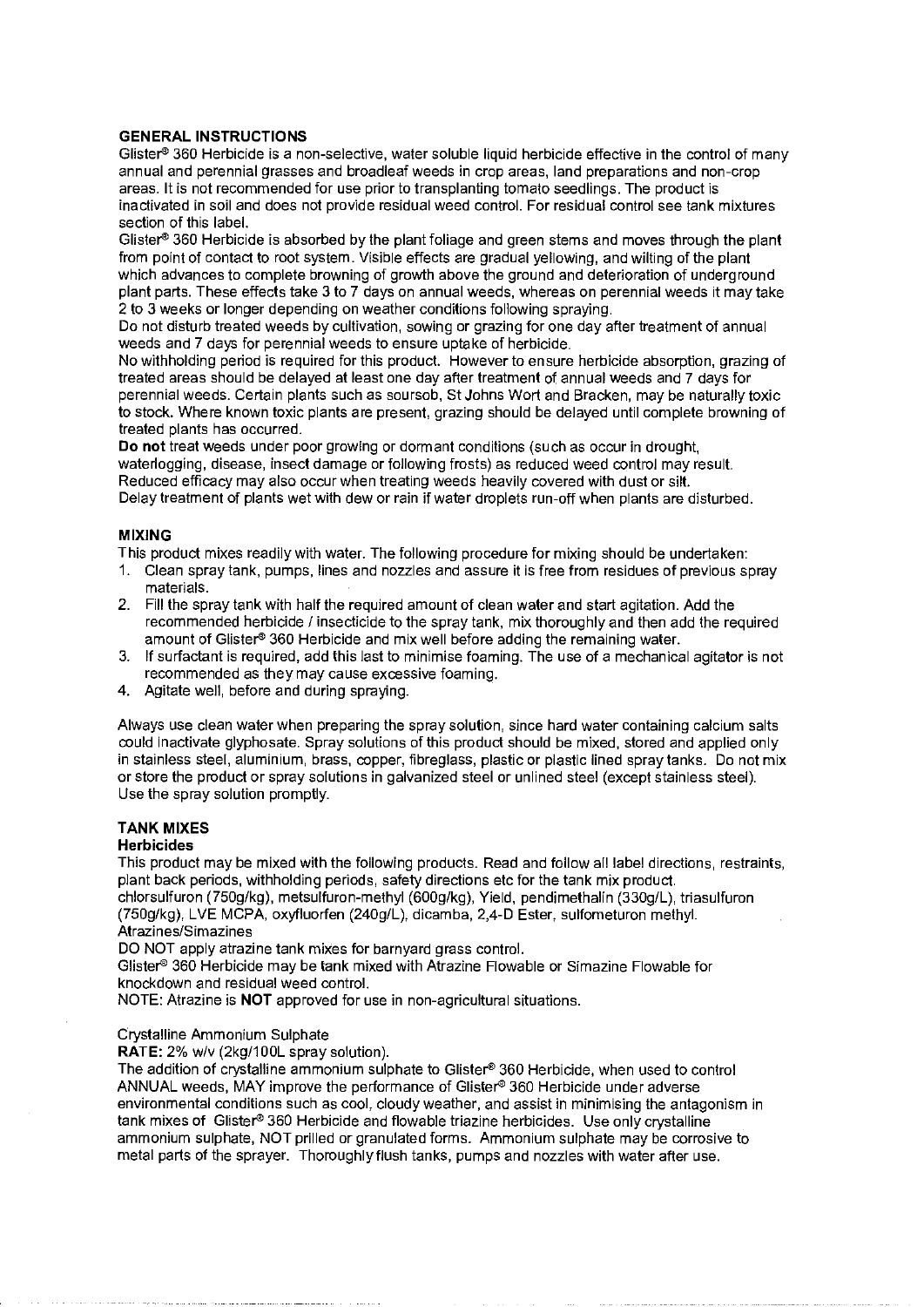**Insecticides-** this product is compatible with the following insecticides: dimethoate, phosmet, omethoate, chlorpyrifos, fenitrothion ULV and emulsifiable concentrates of dimethoate and fenitrothion.

Pulse Penetrant (or equivalent): II is recommended to add an organosilicone penetrant at the rate of 200mL/100L spray solution when treating bracken (boom application), gorse, Eucalypt suckers and lantana.

### **APPLICATION**

#### **Boom Equipment**

Use at spray volume of 75 to 200L/ha. When using this product at 500mL-1.5L/ha spray volumes in the range of 25-1 OOL/ha are preferred. Fan nozzles at pressure of 240 - 280kPa is recommended. Boom height must be set to ensure double overlap of nozzle patterns at the top of the weed canopy. **Knapsack and Handgun Equipment** 

Adjust equipment to deliver a fine spray pattern and ensure a complete and uniform wetting of all foliage.

For handgun equipment a D6 nozzle is recommended operating at 400-?00kPa.

Do not spray in conditions conducive to spray drift.

#### **Wiper Equipment**

Wiper Equipment (eg. ropewick, canvas, felt or carpet applicators) may be used to apply Glister® 360 Herbicide on to weeds growing in oilseed crops, sugarcane, cotton, seed and pod vegetables, tree and vine crops specified in this label, pasture and non-crop areas. Avoid contact with desirable vegetation. Operate wiper equipment a minimum of 10cm above crop or pasture. Weeds should be at least 15cm above the crop or pasture at time of application. Speed of travel should be no greater than Bkm/h. Best results are achieved at lower speeds and where two applications are made in opposite directions (double pass).

Where weeds are of variable height, or occur in dense infestations or clumps, some plants may not be contacted by the herbicide solution. In these cases repeat treatment may be necessary.

Mix only enough herbicide solution for immediate requirements. Do not store mixed solution for more than a few days. Flush out equipment with water after use.

RATE: Mix 1 litre of this product with 2 litres of clean water to prepare a 33% solution. This product may be used according to the above directions for suppression or control of many annual and perennial weeds. See WEEDS CONTROLLED tables for specific use recommendations.

## **Low volume equipment (eg gas gun or Splatter gun)**

Apply as an even spray to cover all foliage.

Refer to "Weeds Controlled" for the dilution and volume of mixture to be applied. The dilution is specified as "Low volume product:water". For example, a 1:9 mixture equals one part Glister® 360 Herbicide plus 9 parts water.

#### **Controlled Droplet Application Equipment (CDA)**

Use the following table as a guide for achieving the correct application rates using the Micron<sup>1</sup> Herbi or similar equipment. See WEEDS CONTROLLED tables for specific rates and use recommendations. For hand held equipment a walking speed of approximately 1m/sec (4km/h) is recommended.

| Rate of                             |   |      |      |        |  |
|-------------------------------------|---|------|------|--------|--|
| Glister <sup>®</sup> 360 Herbicide  | 3 |      | 9    |        |  |
| delivered at 1m/sec                 |   | L/ha | L/ha | L/ha   |  |
| Mixture (by volume)                 |   |      |      |        |  |
| Glister <sup>®</sup> 360 Herbicide: |   |      |      |        |  |
| Water                               |   | 1:3  | 1:1  | 2:1    |  |
| Micron Herbi,                       |   | Blue | Blue | Yellow |  |
| nozzle                              |   |      |      |        |  |

Do not add oils to Glister® 360 Herbicide/water mixture, otherwise difficulty in application and reduced weed control may occur.

**CAUTION: CDA equipment produces a fine spray pattern which is not easily visible. Ensure spray pattern or drift does not contact foliage or any other green tissue of desirable plants, since severe injury or destruction may result.**